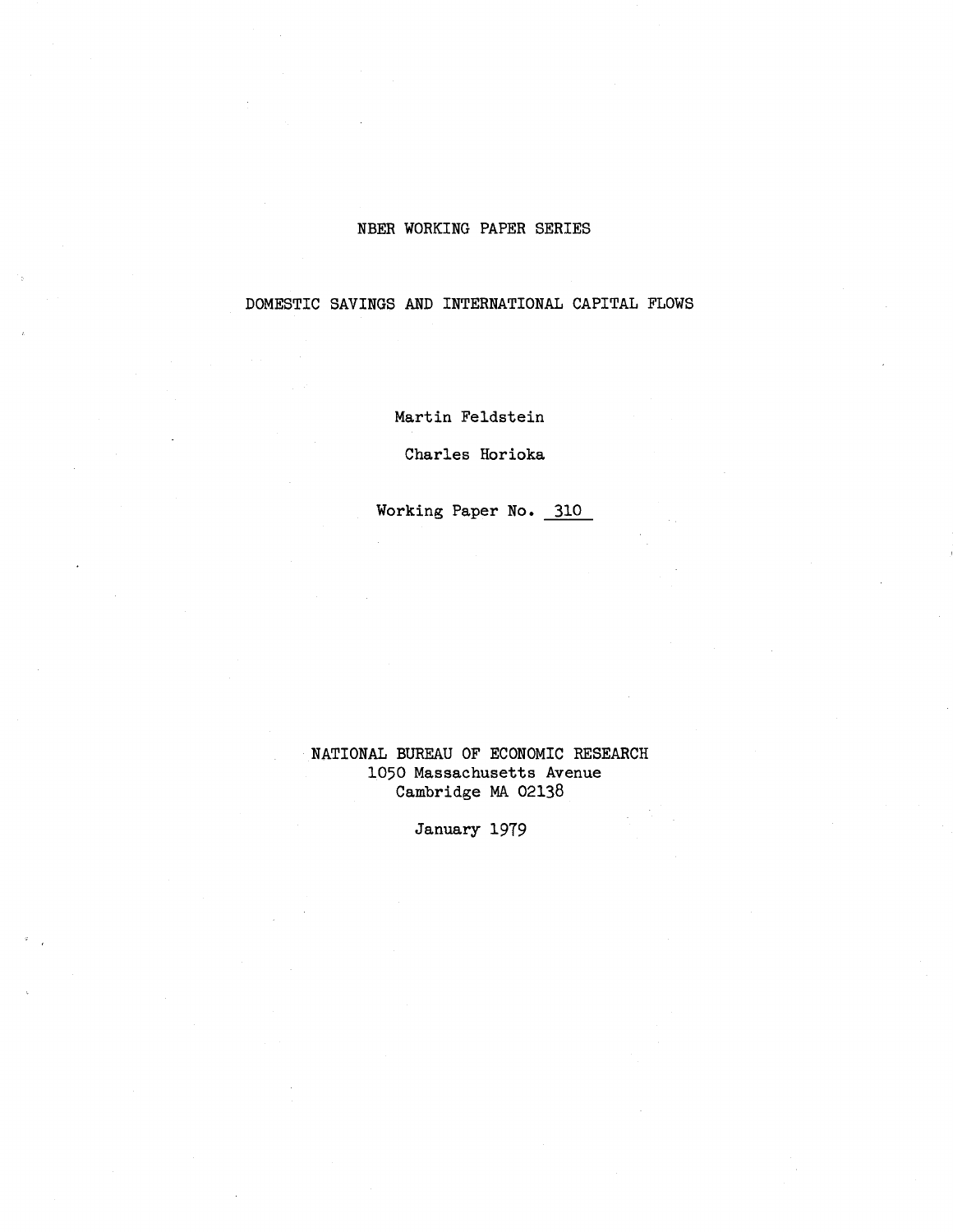#### Summary

#### Domestic Saving and International Capital Flows

### Martin Feldstein Charles Horioka

This paper uses new statistical estimates to compare two views of international capital mobility. With perfect world capital mobility, there would be little or no relation between the amount of saving generated in <sup>a</sup> country and the domestic investment in that country. In contrast, if portfolio preferences and institutional rigidities impede the flow of long-term capital among countries, increases in domestic saving would be reflected primarily in additional domestic investment. The statistical evidence presented here on the relation between domestic investment and saving implies that the truth lies closer to the second view than to the first. International differences in domestic savings rates among major industrial countries have resulted in almost equal corresponding differences in domestic investment rates.

The paper discusses the compatability of this evidence with the obvious international mobility of short-term liquid capital and with the existence of substantial international flows of long-term portfolio and direct investments. There is a brief discussion of the relevance of the new evidence for the optimal national saving policy and for the analysis of tax incidence.

> National Bureau of Economic Research 1050 Massachusetts Avenue Cambridge, Massachusetts 02138

(617) 868-3905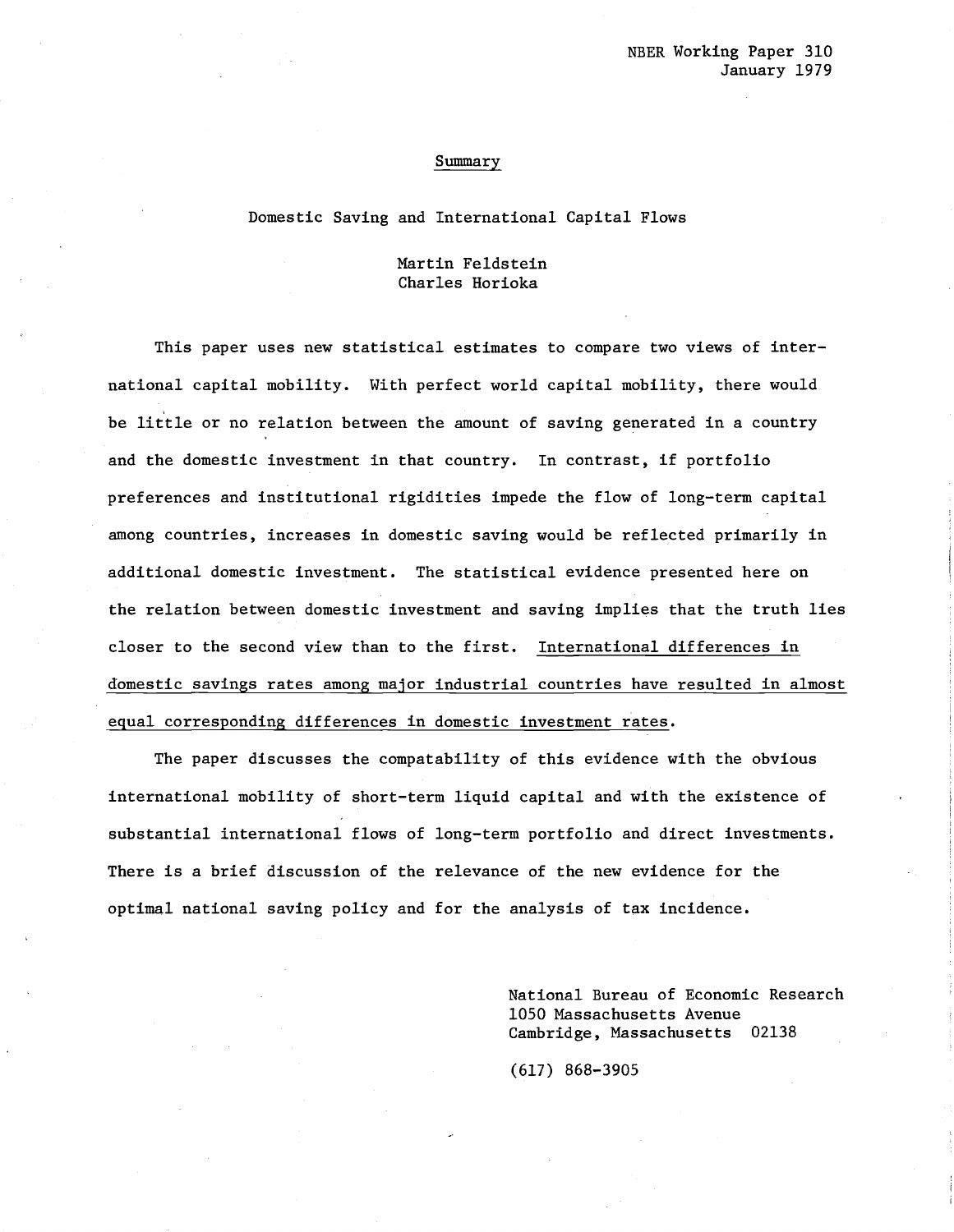### Domestic Saving and International Capital Flows

Martin Feldstein\* Charles Horioka\*\*

How internationally mobile is the world's supply of capital? Does capital flow among industrial countries to equalize the yield to investors? Alternatively, does the saving that originates in a country remain to be invested there? Or does the truth lie somewhere between these two extremes? The answers to these questions are not only important for understanding the international capital market but are also critical for analyzing a wide range of issues including the nation's optimal rate of saving and the incidence of tax changes.

### 1. International Capital Mobility: Significance and Limitations

Before turning to our empirical analysis, it is useful to consider in more detail the implication of international capital mobility for these major questions of policy and analysis. Consider first the problem of determining an optimal savings policy. In a closed economy, the national return on additional saving is the domestic marginal product of capital. The question of whether the government should pursue policies to increase the saving rate is

<sup>\*</sup>President, National Bureau of Economic Research, and Professor of Economics, Harvard University. \*\*Research Assistant, National Bureau of Economic Research, and Graduate Student in Business Economics, Harvard University. This paper is part of the NBER Program of Research on Capital Formation. We are grateful for financial support from the NBER and from the National Science Foundation. The paper represents the views of the authors and not of the NBER. This paper will be delivered as the W.A. Mackintosh Lecture, Queen's University, Kingston, Ontario on 8 January 1979.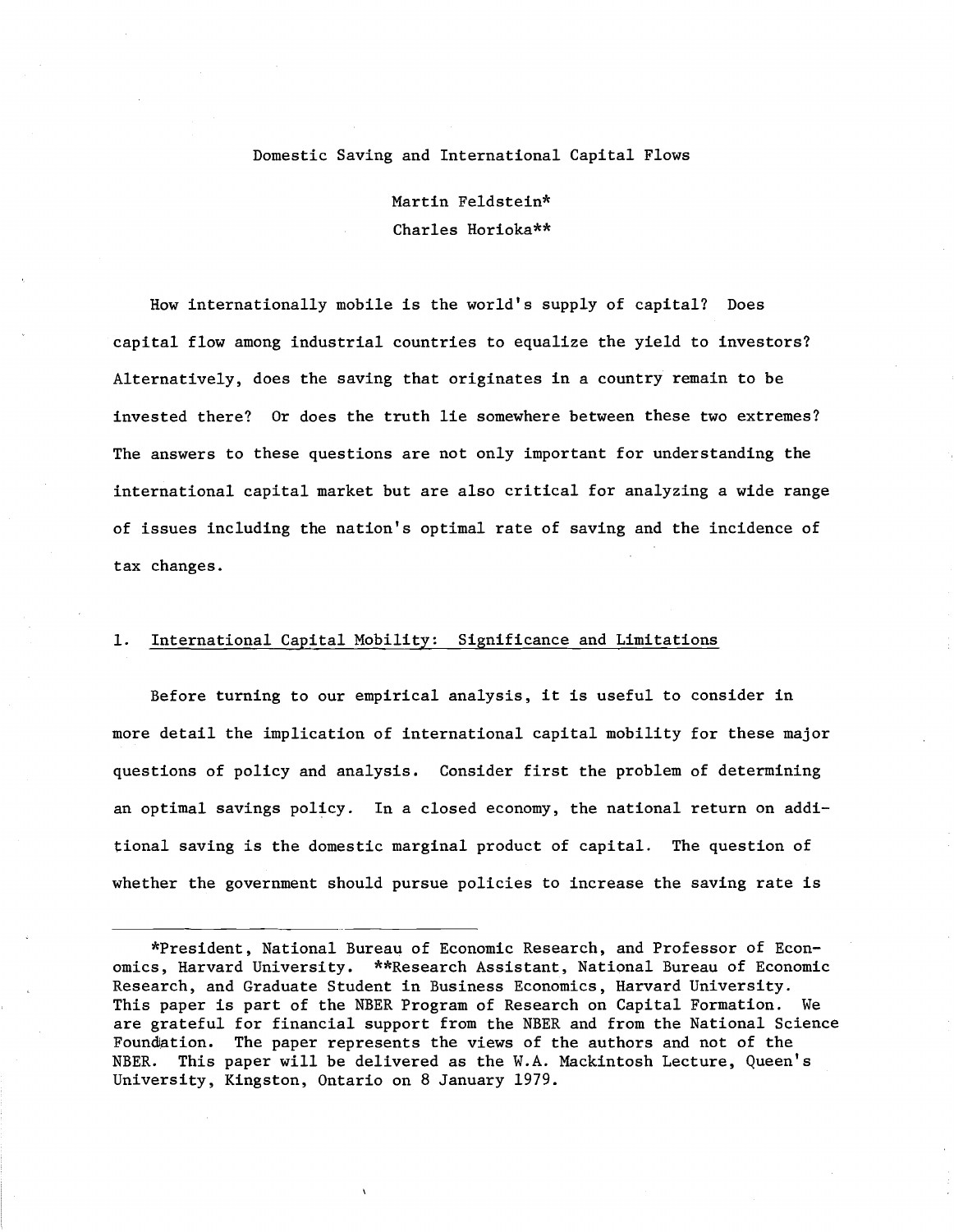therefore equivalent to deciding whether this domestic marginal product of capital offers a high enough reward to justify postponing consumption.  $^{\text{1}}$ Although the net yield that individual investors receive is lowered by taxes on capital income, the nation as a whole receives both the after-tax yield and the tax revenue; it is this pretax marginal product of capital that should influence national saving policy in a closed economy.

In contrast, if capital is perfectly mobile between countries, most of any incremental saving will leave the home country (if it is already <sup>a</sup> capital exporter) or will replace other foreign source capital that would otherwise be invested in the home country (if it is already <sup>a</sup> capital importer). In this case, the yield to the home country on the additional saving is only the net-of-tax return received by the investor and not the pretax marginal product of capital. If the additional saving is invested abroad, the foreign governments collect the additional tax revenue. If the additional saving reduces capital imports into the home country, the tax revenue of the domestic government remains unchanged and national income rises only by the after-tax return to investors. Since after-tax real yields are only about 50 percent of the pretax yield, the optimal savings policy is likely to depend critically on whether the "closed economy" or the "perfect world capital market" is a better approximation to reality. For the United States, a pre-tax yield of 10 to 12 percent may be a convincing reason for more saving while a post-tax yield of 5 to 6 percent may be much less compelling.

 $^1$ This argument is discussed in Feldstein (1977); Feldstein and Summers (1977) estimate that the domestic marginal product of corporate capital is between 10 percent and 12 percent.

 $^2$ The issue is more complex if there are no capital flows but trade flows respond to changes in domestic factor proportions.

 $-2 -$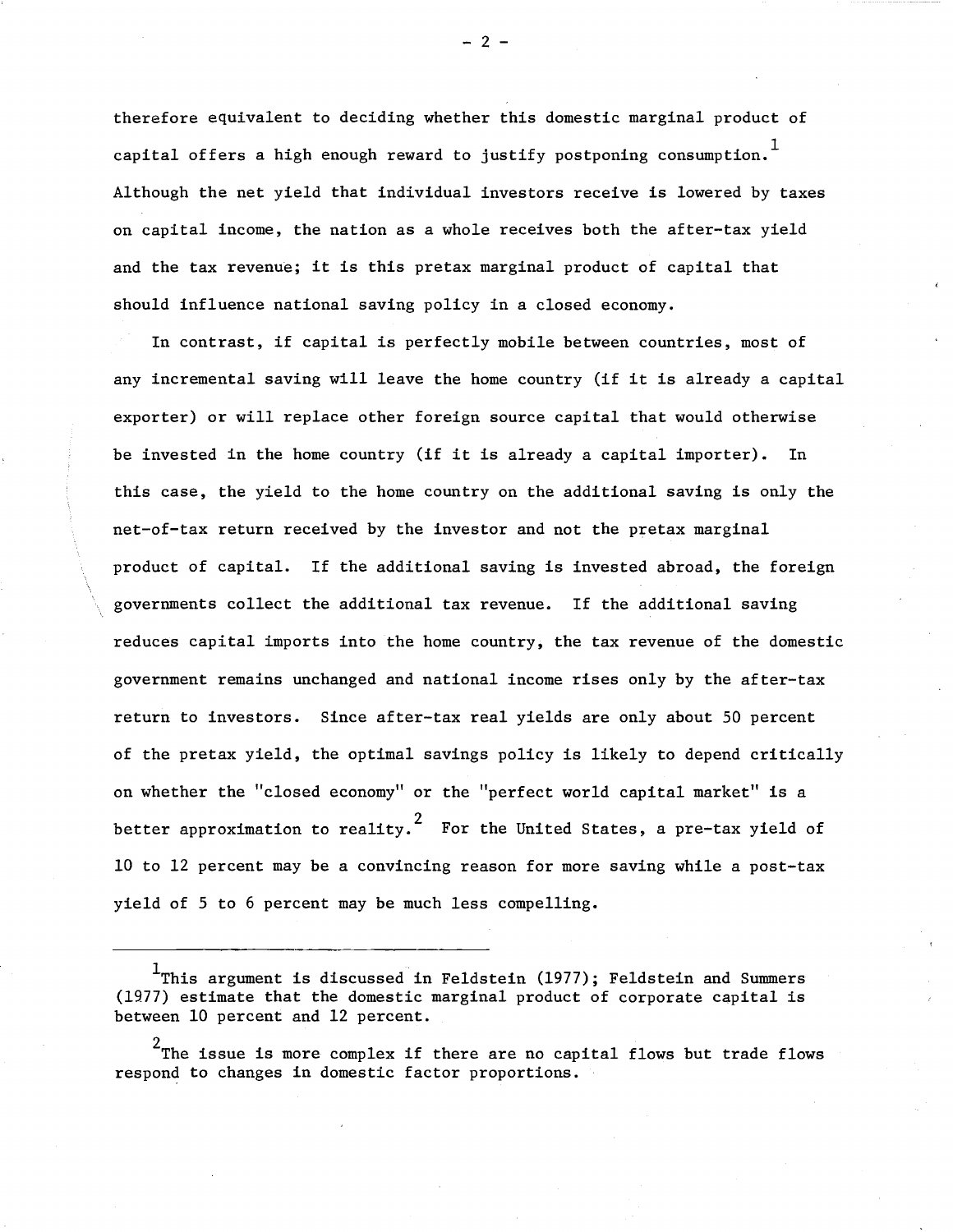$\backslash$ labor and to foreign capital owners. $^2$  Similarly, a corporate income tax The extent of capital mobility is also crucial for the analysis of tax incidence. In the modern literature on public finance, the theoretical and empirical studies of tax incidence have assumed a closed economy.<sup>1</sup> It is easy to see, however, that the results obtained in such an analysis would be radically altered by replacing this assumption with a model of perfect capital mobility. For example, in the familiar model of a closed economy with a fixed capital stock, <sup>a</sup> tax on the income of all capital used in production is borne completely by the owners of capital. But if capital is free to leave the country, a very large part of the burden could be shifted to domestic *<sup>i</sup>* would tend to be borne less by capital and more by domestic labor to the extent that capital is freely mobile across national boundaries. Moreover, labor's ability to shift a tax on labor income to domestic owners of capital \by <sup>a</sup> reduction in labor supply would be less if capital is free to escape  $\overline{\overline{\mathcal{C}}}$  abroad. Statistical evidence in favor of the complete world capital mobility assumption would thus require a major revision of our theories of tax .incidence.

 $\ddot{\phi}$ 

The view that capital flows among countries to equate net-of-tax rates of return seems at first to be the most reasonable. It is clear from the yields on short-term securities in the Eurocurrency market and the forward prices of those currencies that liquid financial capital moves very rapidly to arbitrage such short-term international yield differentials. Unfortunately, similar measures of expected real net-of-tax yields on long-term portfolio capital

 $^2$ See the discussion of this in McLure (1976) and Feldstein (in process).

- 3 -

 $1$ This is true of both static and dynamic analyses. See, among others, Harberger (1962), Shoven and Whalley (1972), Feldstein (1974) and Miezkowski  $(1969)$ .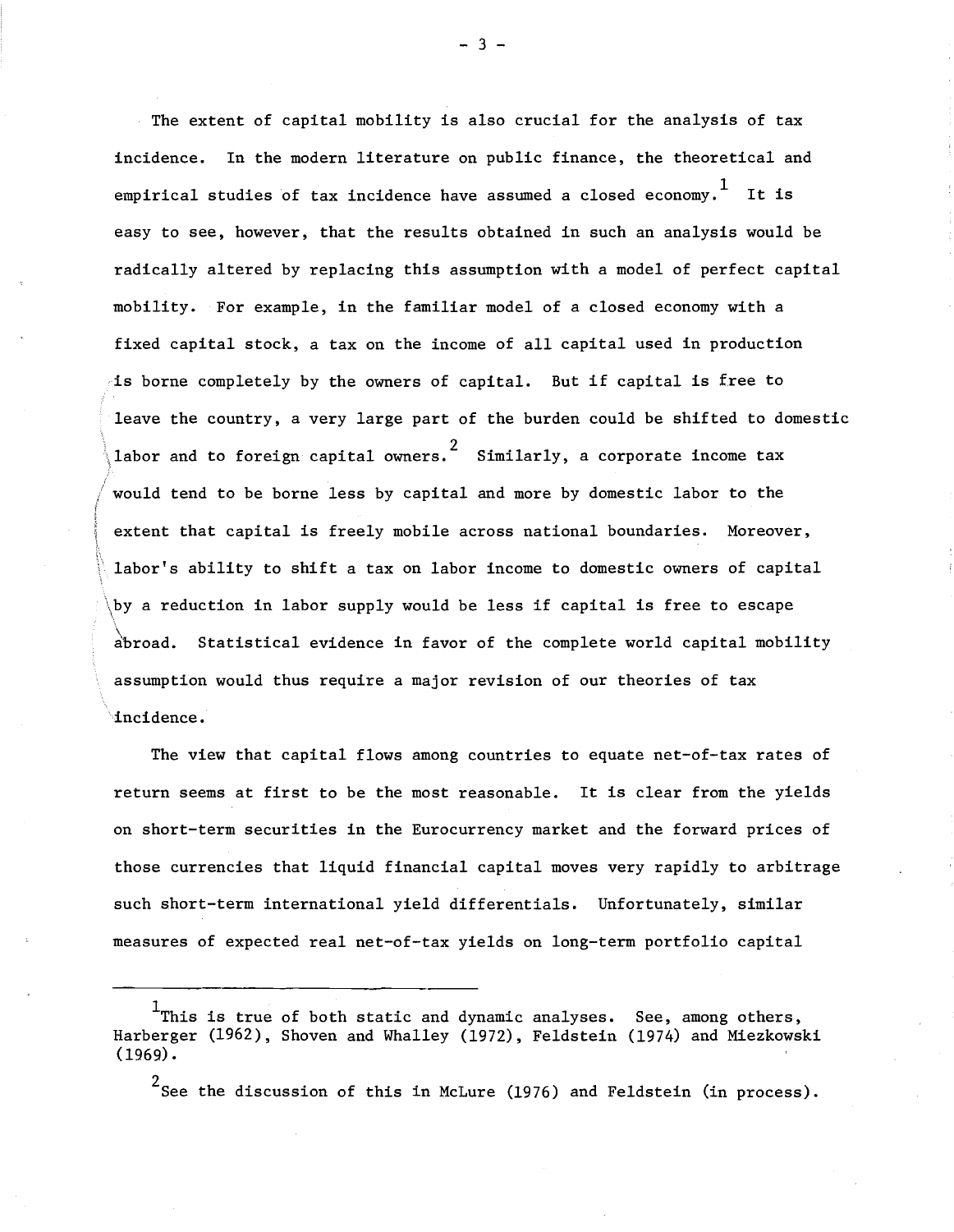or direct investments cannot be observed.<sup>1</sup> It nevertheless may seem plausible that long-term capital movements would also equalize net-of-tax yields since the failure to do so would leave unexploited opportunities for profit. There are however reasons to be skeptical about the extent of such long-term arbitrage. First, the assumption that investment will flow to the highest yielding opportunity is only one extreme form of the portfolio theory of investment. More generally, since the risks of investing in different countries and currencies are not perfectly correlated, individual and corporate investors will tend to choose a portfolio in which expected yields are.not equal. For most investors, the uncertainties and risks associated with foreign investment are perceived as so great that investment is restricted to the domestic economy. These risk aversion considerations become increasingly important for longer-term and less liquid investments, implying that short-term liquid asset arbitrage is consistent with much less mobile longterm capital.<sup>2</sup> If the aggregate portfolio demand functions are not very sensitive to yield differentials, major changes in national saving rates or

<sup>1</sup>Harberger (1978) has estimated rates of return on the total capital stock for a number of countries, including underdeveloped as well as industrial countries. There is only moderate variation among these estimated rates; the range among developed countries is between 4.4% 8.5%. Unfortunately, these estimated returns include the return on the housing capital stock which is largely imputation rather than market evidence; since housing accounts for roughly half of fixed capital, the overall return will be quite sensitive to the return that local national income accountants (impute on housing. Harberger provides no evidence on the relative importance of capital flows, trade flows and domestic savings responses in any movement toward an equalizing of rates of return.

 $2$ Even if long-term capital is not internationally mobile, the yields on long-term assets could be equalized indirectly if short-term assets are arbitraged internationally and assets of all maturities are arbitraged domestically. But even within domestic markets, such arbitraging is far from perfect because of portfolio considerations. An inflow of short-term capital is thus likely to widen the differential between short and long domestic interest rates and to limit itself by depressing the forward discount on the domestic currency.

- 4 -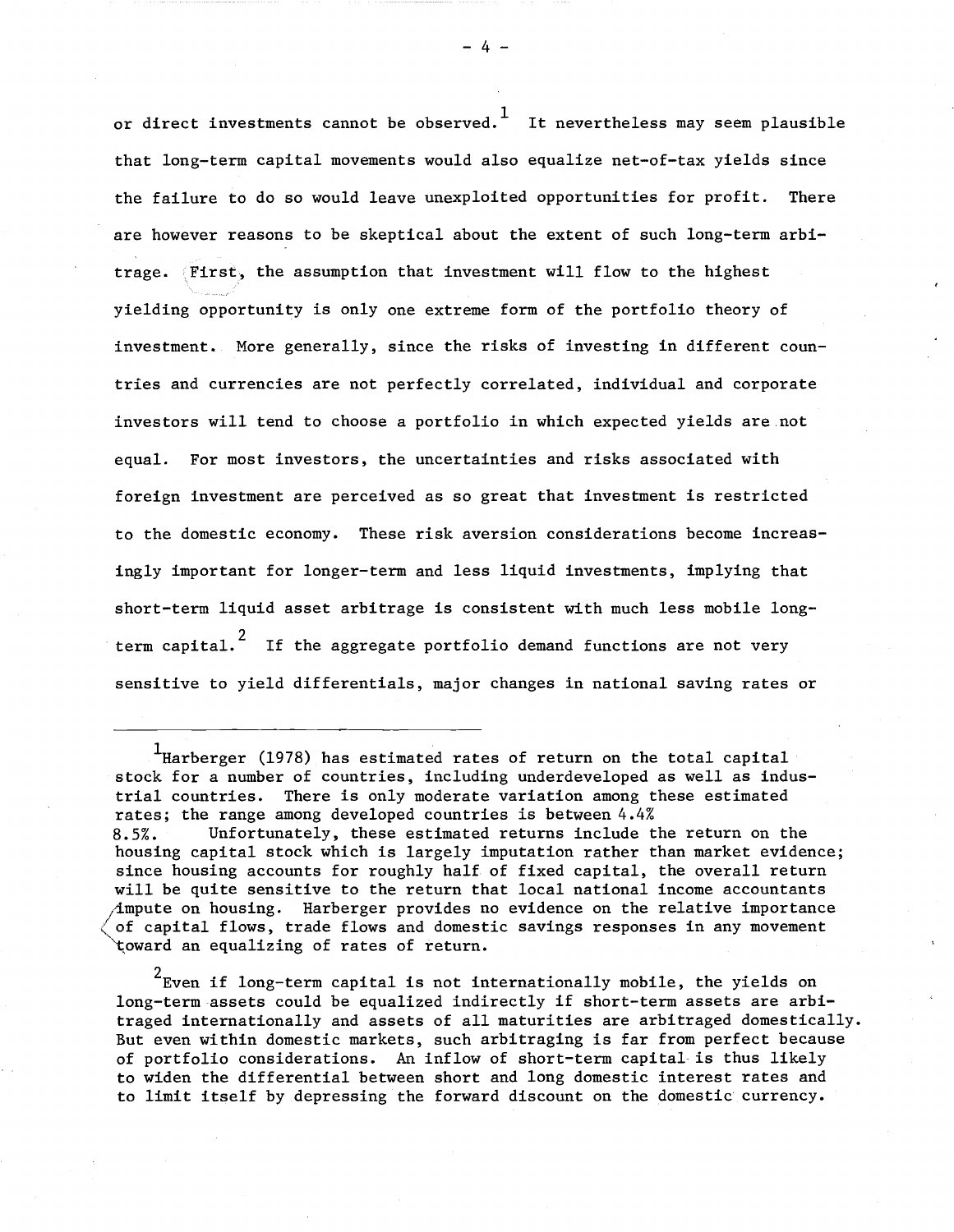in tax rates can occur without inducing substantial international capital  $1$  flows.

Second, even if all investors were well informed and eager to seek the highest yield without regard to risk, the full mobility of capital would be impeded by official restrictions on the export of capital. Moreover, the fear of future capital export controls by potential host countries or adverse changes in their taxation of foreign investment may deter investors from putting capital there.

Third, important institutional rigidities also tend to keep a large segment of domestic saving at home. The most obvious of these in the United States is the saving institutions that are required by law to be invested in mortgages on local real estate. American insurance companies and some other financial institutions have large liabilities that are denominated in dollars and therefore seek to limit their risk by investing in dollar assets. Pension funds and other fiduciaries that are legally governed by the "prudent man" rule may be unwilling to invest abroad.<sup>2</sup>

 $\in$  Finally, there is indirect evidence in the pattern of investment flows that capital does not move to maximize each investor's net-of-tax return. Because of international differences in tax rules and the interaction of

 $1$ Eliminating international yield differentials would not, of course, require all investors to be willing to invest wherever the expected yield is highest. Yields could be arbitraged if sufficient capital were invested on <sup>a</sup> yield maximizing basis. But the existence of some risk neutral investors is obviously not sufficient for arbitrage; they could specialize their investment while yield differentials persist.

 $2$ If these restrictions prevent households from taking advantage of very much higher yields abroad, thrift institutions and other restricted intermediaries would lose deposits in favor of higher yielding alternatives. Moreover, these restricted funds are irrelevant if there are enough mobile funds "at the margin"; see preceding footnote.

- 5 -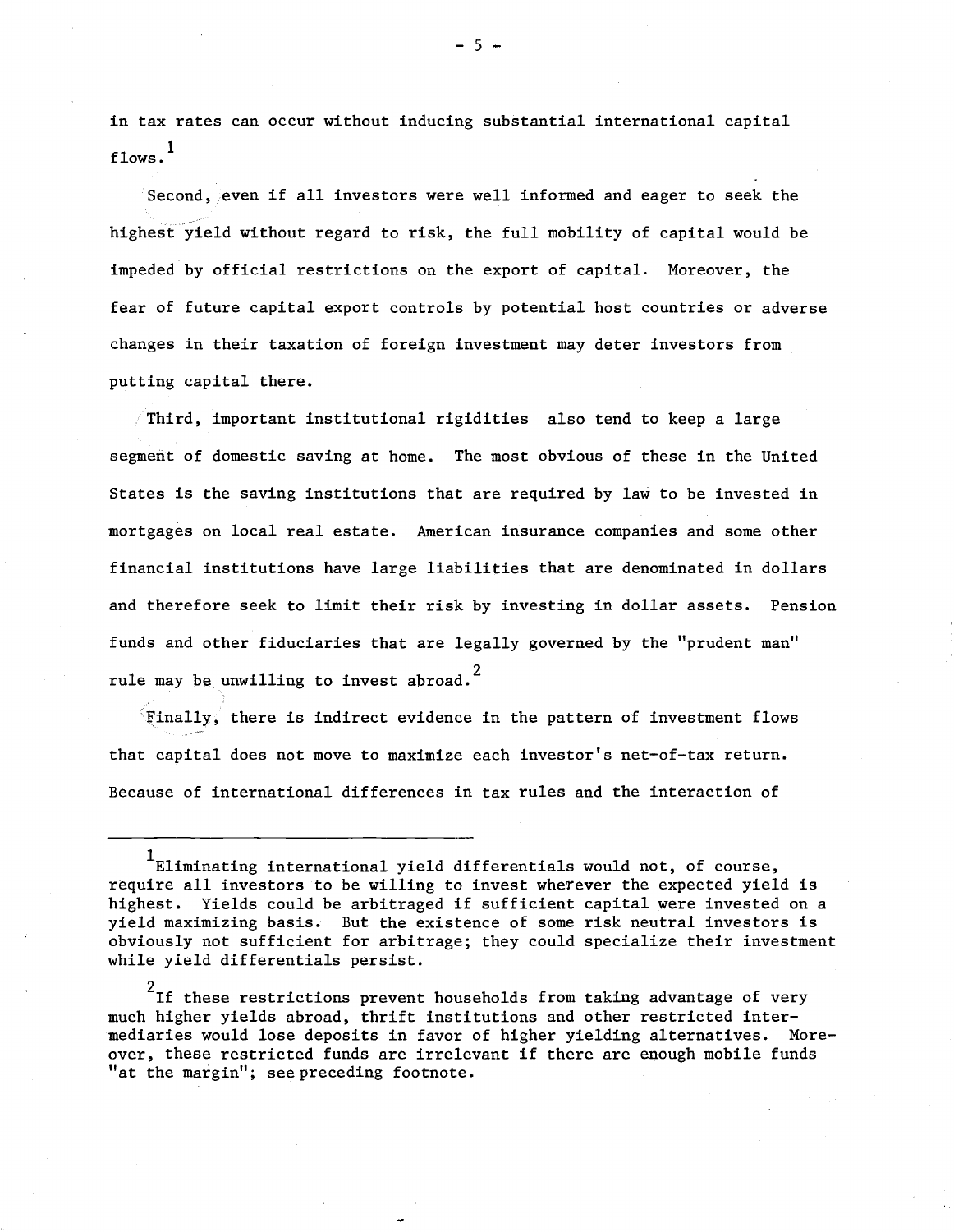foreign and domestic taxation, net return maximization implies a very different pattern of investment flows from what it would imply if there were no taxes. Without taxes, the gross returns would be equal in all countries and each individual investor would be indifferent about where he places his funds. But with existing tax rules, investors should specialize their investment in a particular country that is often different from the investor's home country.<sup>1</sup> The absence of such specialization is an indication that portfolio considerations or restrictions on capital movement prevent capital from flowing to maximize each investor's net return.

Much of the direct investment in foreign markets appears to be associated with implementing marketing strategies, exploiting production knowledge, or overcoming trade restrictions rather than with an undifferentiated pursuit of profit opportunities.<sup>2</sup> This is probably the major reason why individual  $\alpha$  countries are both importers and exporters of capital.  $\,$  It implies that substantial flows of direct investment may exist even if they are not responsive to changes in domestic taxation or relative capital supplies.

In the end, the issue must be settled empirically. The current paper provides direct evidence on the relationship between domestic savings and

2 See Caves (1971) for a discussion of these reasons for foreign investment.

 $3$ Hartman (1978) provides striking evidence that the U.S. both exports capital to and receives comparable amounts of investment from a number of major countries.

- 6 -

 $1$ For example, a U.S. individual who wishes to invest in bonds and believes that purchasing power parity will prevail in the long-run and that Germany will have a lower rate of inflation should invest in German bonds but not in U.S. bonds because the return that comes in the form of the appreciation of the dollar value of the principal of the bond will be taxed as capital gains rather than ordinary income; equal pre-tax yields imply different post-tax yields. If market forces make pre-tax yields unequal, some U.S. investors would maximize total net yield by specializing in German bonds while others would maximize total net yield by specializing in U.S. bonds.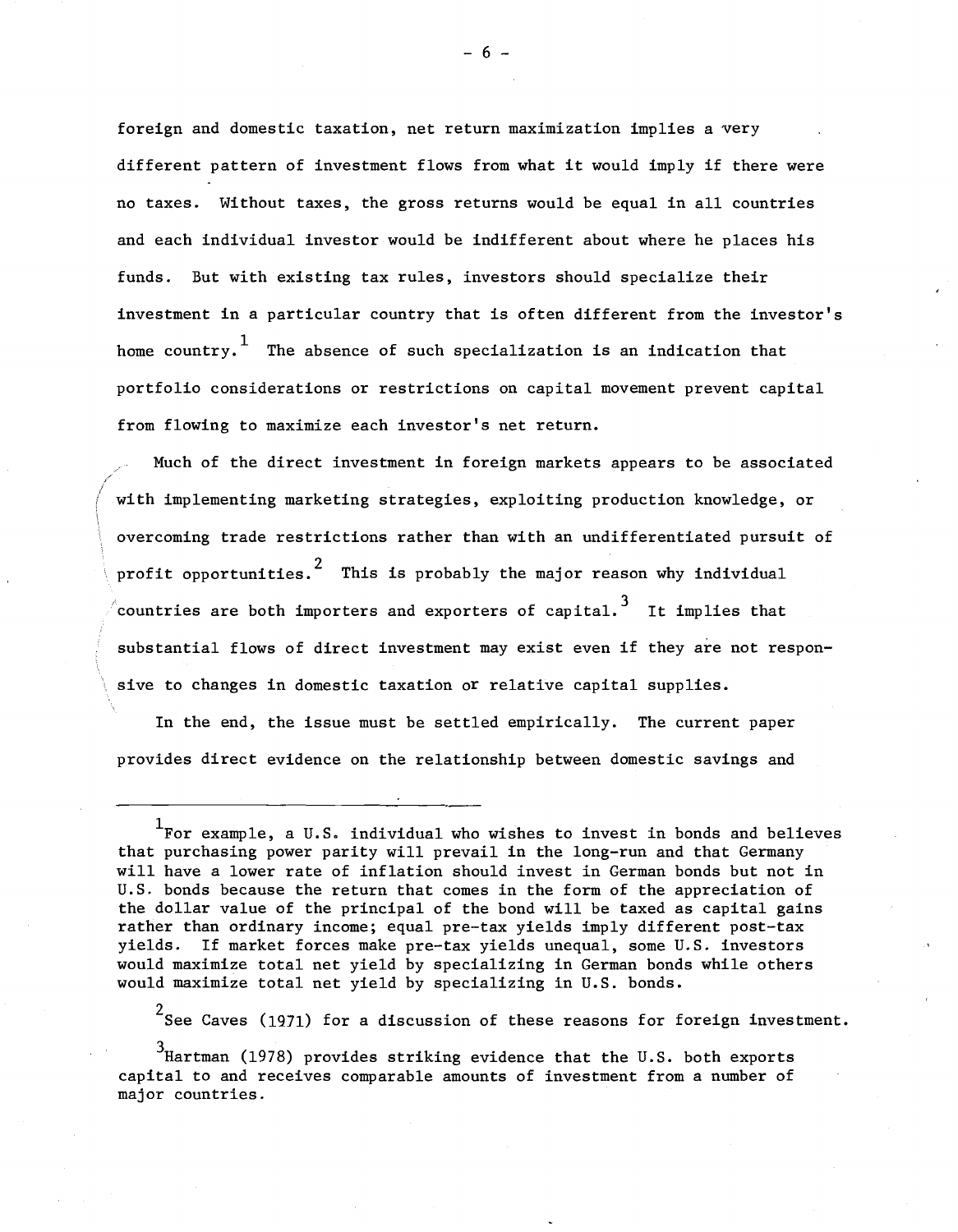international capital flows. The statistical estimates indicate that nearly all of incremental saving remains in the country of origin. These results are quite incompatible with the assumption of complete arbitrage in a perfect world capital market. Large flows of liquid capital may arbitrage short-term interest rates while direct investment flows may exploit profitable sales opportunities, but additions to the domestic supply of capital do not appear to move abroad in search of the maximum return. The next section of this paper discusses the method of statistical measurement that we have used to analyze this question and describes the data. The basic results and a number of extensions are presented in section 3. The fourth section disaggregates both saving and investment into household, corporate and government sectors. Separate time series results for individual countries are discussed in section 5. The implications of the results are considered in a brief concluding section.

- 7 -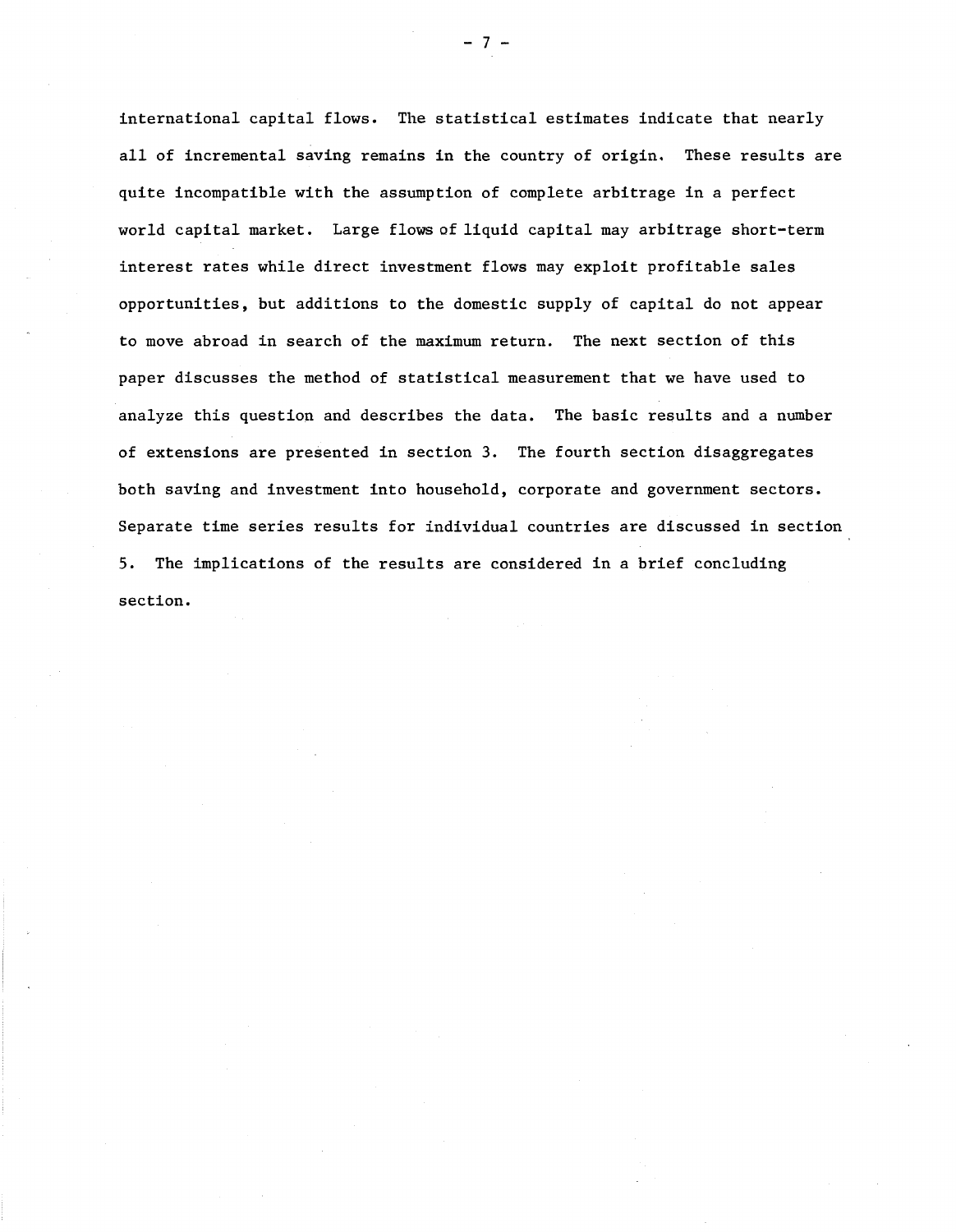### 2. Specification and Data

This paper uses data on the major industrial countries to measure the extent to which a higher domestic saving rate in a country is associated with a higher rate of domestic investment. With perfect world capital mobility, there should be no relation between domestic saving and domestic investment: saving in each country responds to the worldwide opportunities for investment while investment in that country is financed by the worldwide pool of capital. Conversely, if incremental saving tends to be invested in the country of origin, differences among countries in investment rates should correspond closely to differences in saving rates.

There is in fact substantial variation in domestic saving rates among the *DECD* countries that are the focus of the study. For the period 1960 to 1974 as a whole, the ratio of gross domestic saving to gross domestic product averaged 0.250 for the 21 OECD countries for which data are available.<sup>1</sup> This saving rate varied from a high of 0.372 in Japan to a low of 0.184 in the United Kingdom. The standard deviation was 0.045.

The pattern of high and low savings rate countries has remained quite stable over this period. To measure this stability, we divided the sample into three five-year periods and calculated the correlation of saving rates between pairs of sample periods. Between 1960-64 and 1965-69, the saving rate correlation is 0.974. For 1965-69 and 1970-74, the correlation is 0.931. Finally between 1960-64 and 1970-74, the correlation is 0.895.

- 8 -

<sup>&</sup>lt;sup>1</sup>The four OECD countries for which data for the full 15 year period are not available are Iceland, Portugal, Turkey and Yugoslavia. The year 1974 was the most recent one for which data were available when this study began. The data used in the study are published in *DECD (1976).*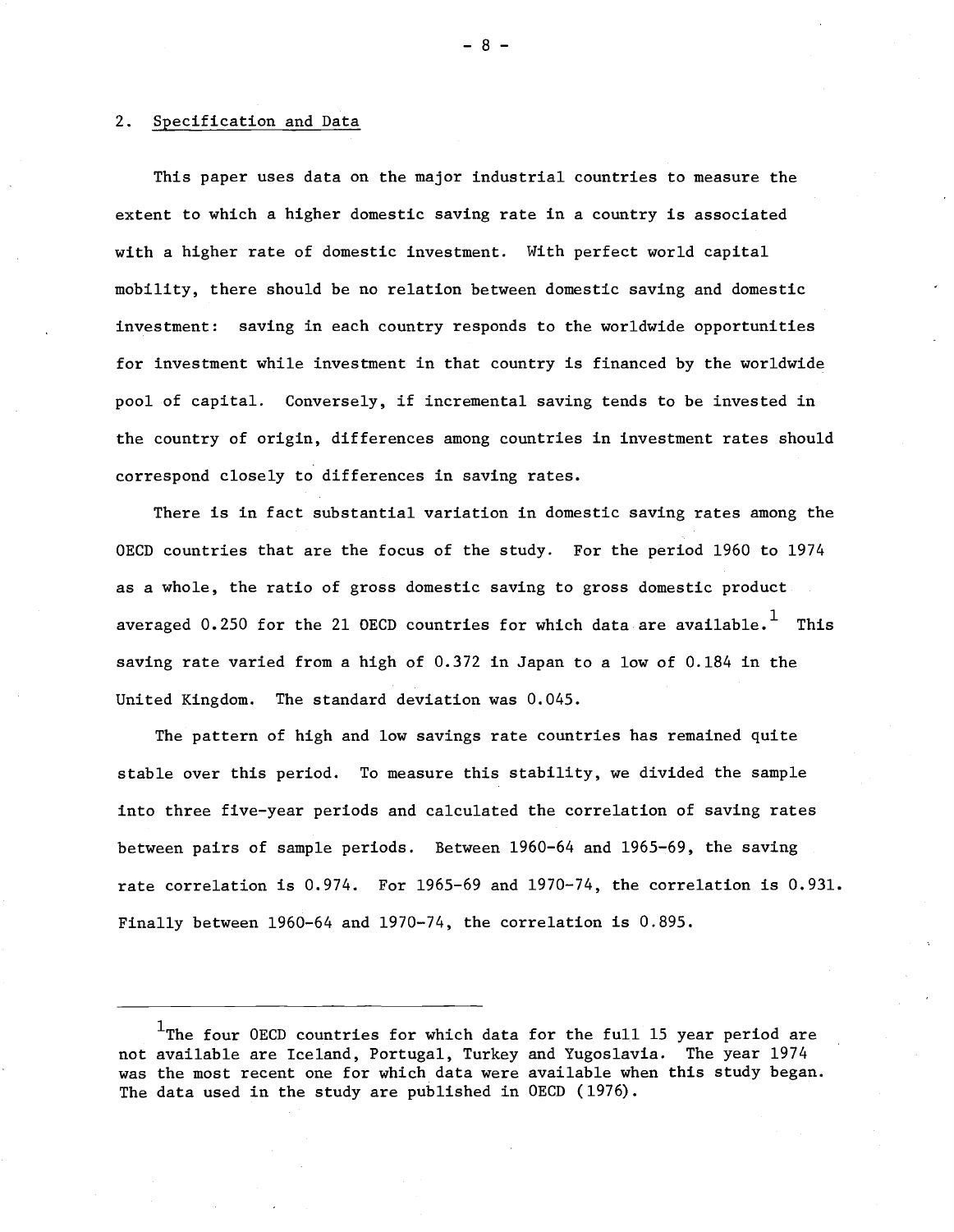The corresponding ratios of gross domestic investment to gross domestic product also show substantial variation among countries and a stable pattern over time. Among the 21 OECD countries, the 15-year average gross investment ratio had a mean of 0.254 and a standard deviation of 0.041. The correlations among the investment ratios in the three 5-year periods are: 0.937 between 1960-64 and 1965-69, 0.884 between 1965-69 and 1970-74, and 0.864 between 1960-64 and 1970-74.

The mean savings and investment ratios from the full 15 year period are presented in the first two columns of Table 1.

To assess the relation between savings rates and investment rates we estimated equations of the form:

$$
(1) \qquad \left(\frac{1}{Y}\right)_{\mathbf{i}} = \alpha + \beta \left(\frac{S}{Y}\right)_{\mathbf{i}}
$$

where  $(I/Y)$ <sub>;</sub> is the ratio of gross domestic investment to gross domestic product in country i and  $(S/Y)_i$  is the corresponding ratio of gross domestic saving to gross domestic product. Results are presented in the next section using average ratios for the entire period as well as for subperiods. Other specifications with additional variables are also discussed. Before turning to these more general specifications, it is useful to discuss the interpretation of this basic equation.

With perfect world capital mobility, an increase in the saving rate in country i would cause an increase in investment in all countries; the distribution of the incremental capital among countries would vary positively with each country's initial capital stock and inversely with the elasticity of the country's marginal product of capital schedule. In the extreme case in which country i is infinitesimally small relative to the world

- 9 -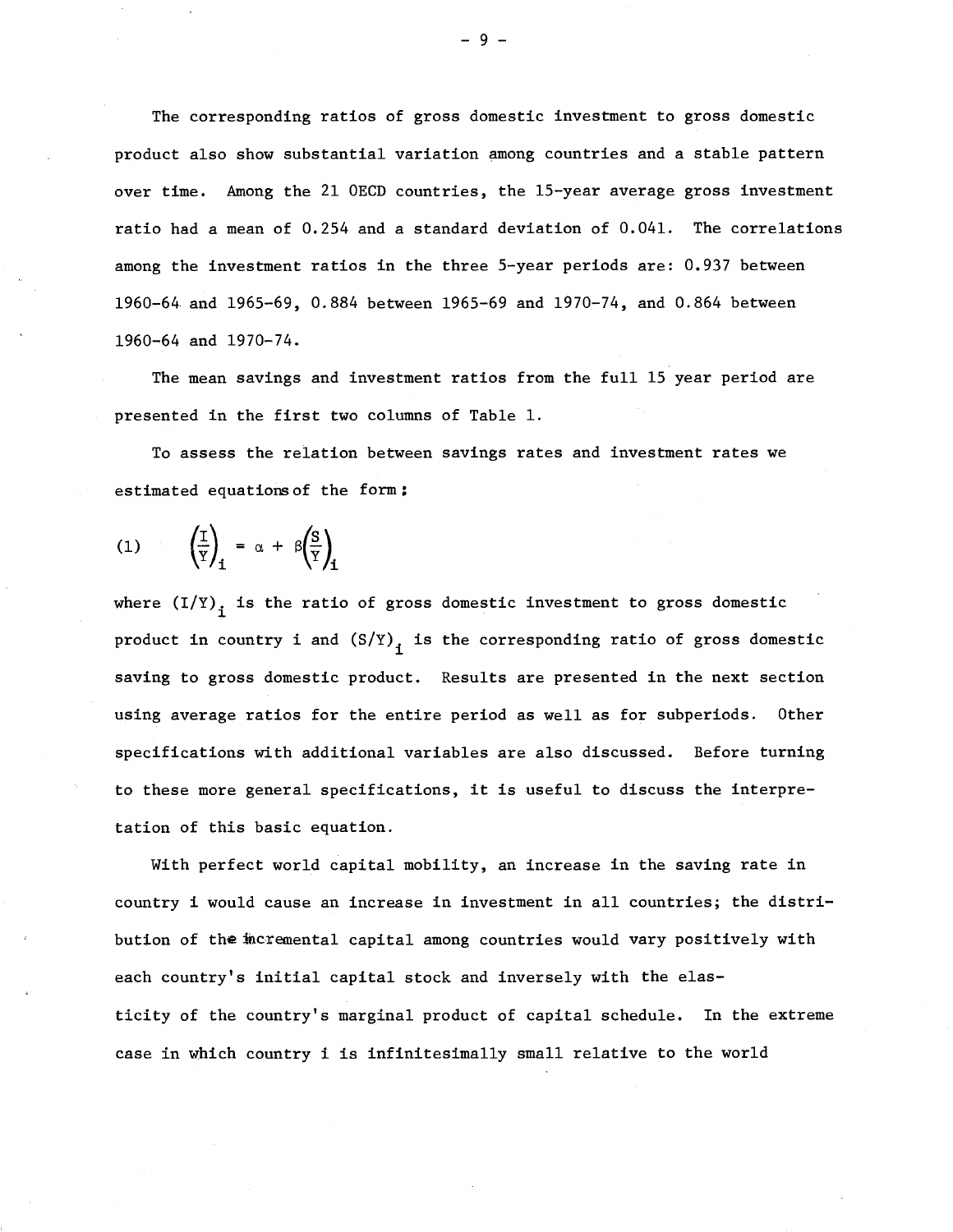## Table 1

| Country     | S<br>$\overline{\text{GDP}}$ | Ι<br>$\overline{\text{GDP}}$ | $S-I$<br>$\overline{\text{GDP}}$ | $\frac{S-I}{S}$ |
|-------------|------------------------------|------------------------------|----------------------------------|-----------------|
| Australia   | 0.250                        | 0.270                        | 0.0201                           | 0.0835          |
| Austria     | 0.285                        | 0.282                        | 0.0025                           | 0.0087          |
| Belgium     | 0.235                        | 0.224                        | 0.0114                           | 0.0450          |
| Canada      | 0.219                        | 0.231                        | 0.0113                           | 0.0540          |
| Denmark     | 0.202                        | 0.224                        | 0.0213                           | 0.0965          |
| Finland     | 0.288                        | 0.305                        | 0.0159                           | 0.0566          |
| France      | 0.254                        | 0.260                        | 0.0069                           | 0.0273          |
| Germany     | 0.271                        | 0.264                        | 0.0067                           | 0.0246          |
| Greece      | 0.219                        | 0.248                        | 0.0293                           | 0.1381          |
| Ireland     | 0.190                        | 0.218                        | 0.0287                           | 0.1385          |
| Italy       | 0.235                        | 0.224                        | 0.0109                           | 0.0429          |
| Japan       | 0.372                        | 0.368                        | 0.0012                           | 0.0036          |
| Luxembourg  | 0.313                        | 0.277                        | 0.0356                           | 0.1043          |
| Netherlands | 0.273                        | 0.266                        | 0.0118                           | 0.0405          |
| New Zealand | 0.232                        | 0.249                        | 0.0180                           | 0.0742          |
| Norway      | 0.278                        | 0.299                        | 0.0209                           | 0.0751          |
| Spain       | 0.235                        | 0.241                        | 0.0058                           | 0.0259          |
| Sweden      | 0.241                        | 0.242                        | 0.0004                           | 0.0016          |
| Switzerland | 0.297                        | 0.297                        | 0.0007                           | 0.0055          |
| U.K.        | 0.184                        | 0.192                        | 0.0085                           | 0.0485          |
| U.S.        | 0.186                        | 0.186                        | 0.0001                           | 0.0010          |
| Mean        | 0.250                        | 0.254                        | 0.0128                           | 0.0522          |
| S.D.        | 0.045                        | 0.041                        | 0.0154                           | 0.0609          |

# Mean Gross Domestic Saving and Investment Ratios for a.E.C.D. Countries, 1960-74

The saving ratios are defined as the ratios of gross domestic saving to gross domestic product; the investment ratios are also defined in terms of gross domestic investment and gross domestic product.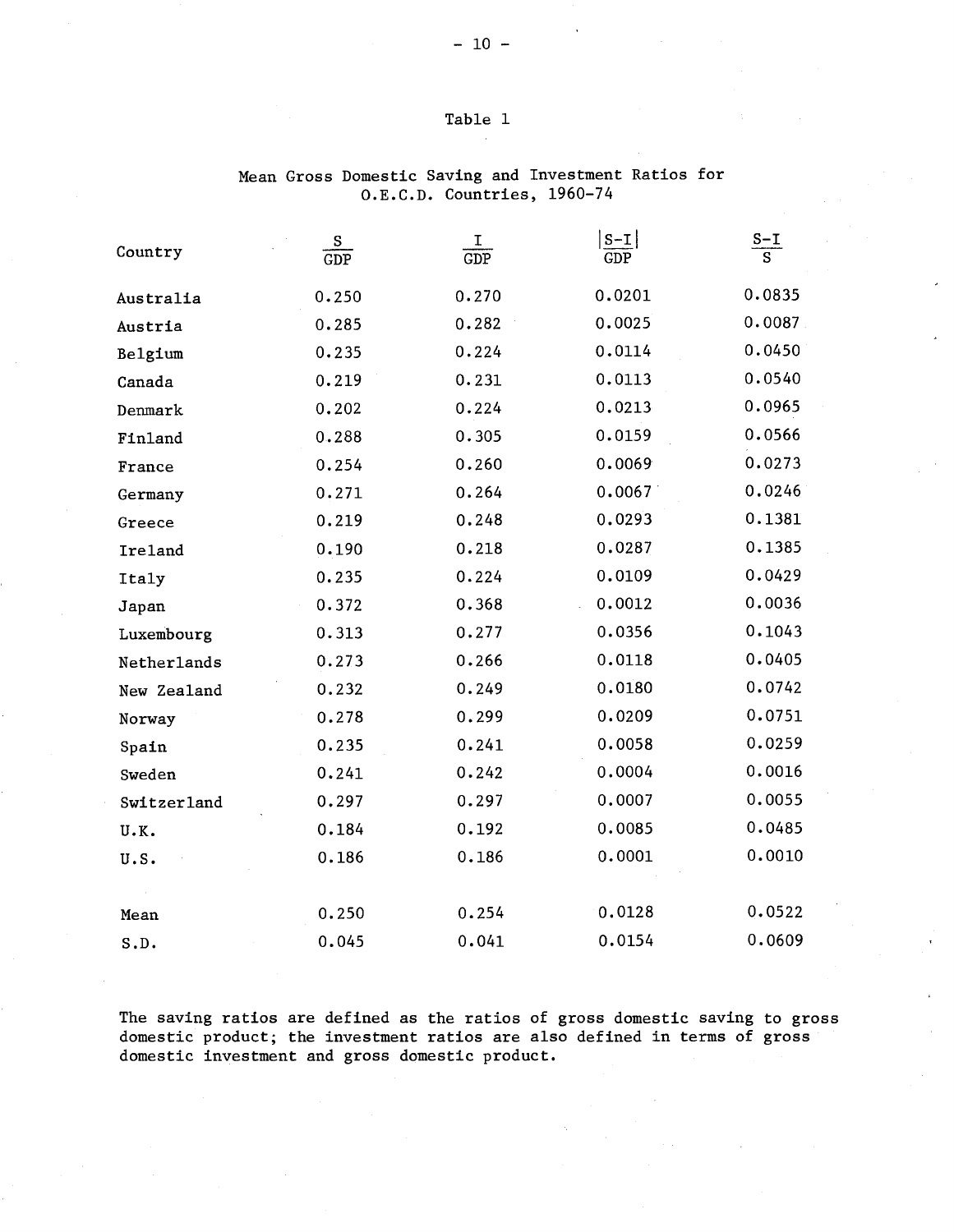economy, the value of  $\beta$  implied by perfect world capital mobility would be zero. But even for a relatively large country, the value of  $\beta$  would only be of the order of magnitude of its share of total world capital. The true value of S would thus vary among the *DEeD* countries but would average less than 0.10.

In contrast, estimates of  $\beta$  close to one would indicate that most of the incremental saving in each country has remained there. Note that a finding that  $\beta$  is close to one might reflect the fact that domestic saving and domestic investment are both stimulated by a high rate of return but that this interpretation is inconsistent with the hypothesis of perfect world capital mobility; with perfect capital mobility, the domestic saving rate does not depend on the domestic investment opportunities. Note also that the assumption of perfect capital mobility is inconsistent with the traditional Keynesian interpretation that exogenous changes in the level of investment cause income to vary until the resulting savings level equals investment; whatever the validity of this argument for <sup>a</sup> closed economy, it is inappropriate if domestic saving is added to the worldwide pool of capital. It is of course possible that a high observed value of  $\beta$  could reflect other common causes of the variation in both saving and investment. The findings of a high value of  $\beta$  would however be strong evidence against the hypothesis of perfect world capital mobility and would place on the defenders of that hypothesis the burden of identifying such common causal factors.

Although equation 1 measures the extent of world-wide capital mobility by analyzing domestic saving and investment, the equation can also be interpreted in terms of foreign investment flows. Since the excess of gross domestic investment over gross domestic saving is equal to the net inflow of foreign

 $-11 -$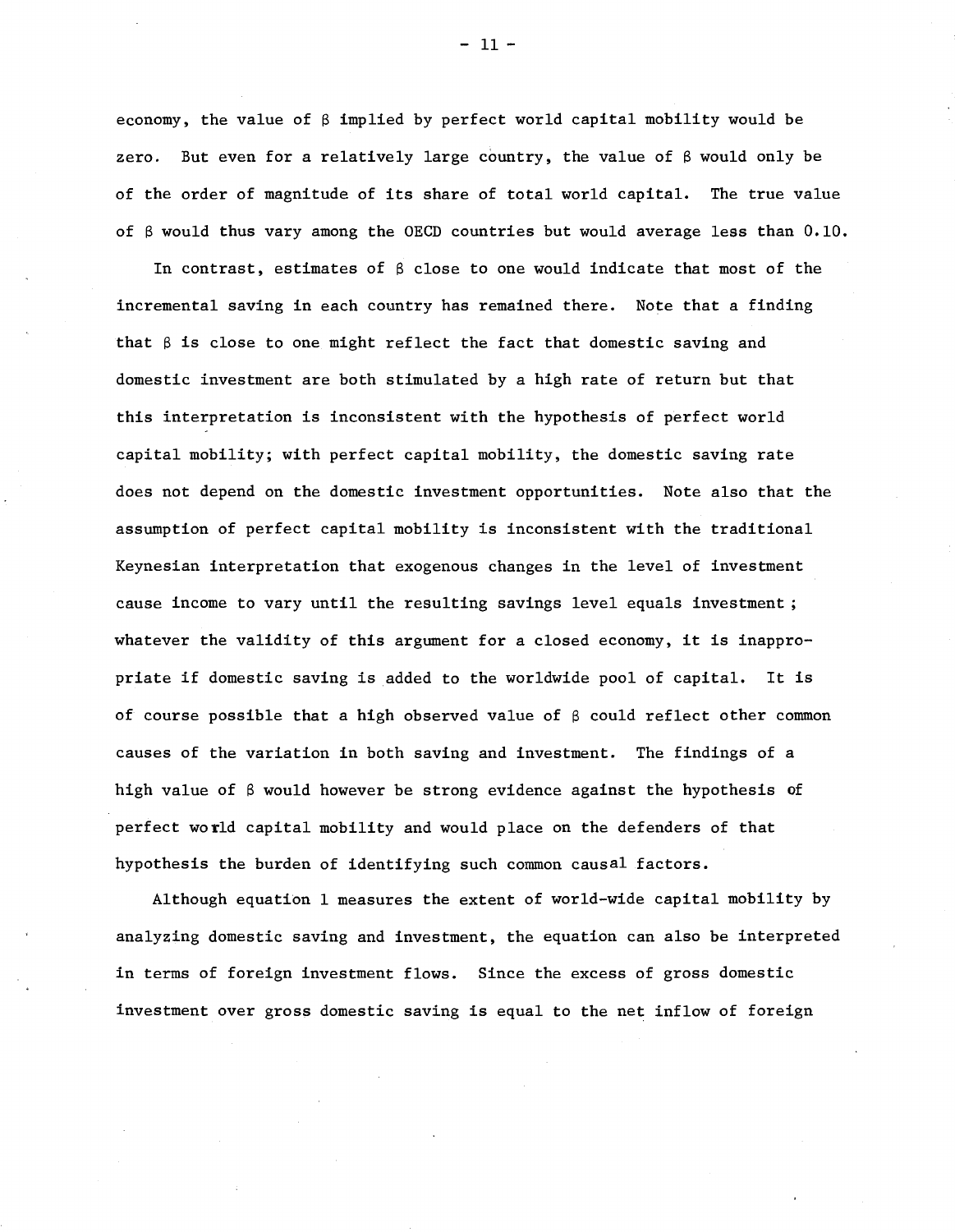investment.  $\frac{1}{1}$  a regression of the ratio of net foreign investment inflow to GDP on the domestic savings ratio would have a coefficient of  $\beta$ -1. Testing the hypothesis that  $\beta$  equals one is therefore equivalent to testing the hypothesis that the international capital flows do not depend on domestic savings rates.

It is important to stress that the identity of national saving and investment does not imply equality of domestic saving and investment. Because of international capital flows, domestic saving and investment can differ for very long periods of time. For example, during much of the nineteenth century, British domestic saving exceeded domestic investment while Britain invested abroad. The third column of Table 1 shows the average difference between domestic saving and domestic investment as a fraction of GDP in each country over the 15 year sample period. The average absolute value of these differences was 1.3 percent of GDP and their standard deviation was 1.5 percent of GDP. The fourth column of Table 1 presents the 15 year averages of the differences between saving and investment expressed as a percentage of saving. The absolute differences averaged 5.2 percent of gross saving with a standard deviation of 6.1 percent.

Our analysis focuses on gross saving and investment rather than savings and investment net of depreciation for two basic reasons. First, it is the gross flow of savings that is, in principle, free to move from country to country in response to yield differentials. Second, the accounting definitions of depreciation are very imperfect, especially when there is significant inflation; errors of measurement in the depreciation estimates would cause a

 $-12 -$ 

 $1$ Except for the official statistical discrepency. It also follows from the national income identities that the net inflow of foreign investment is equal to the current account deficit.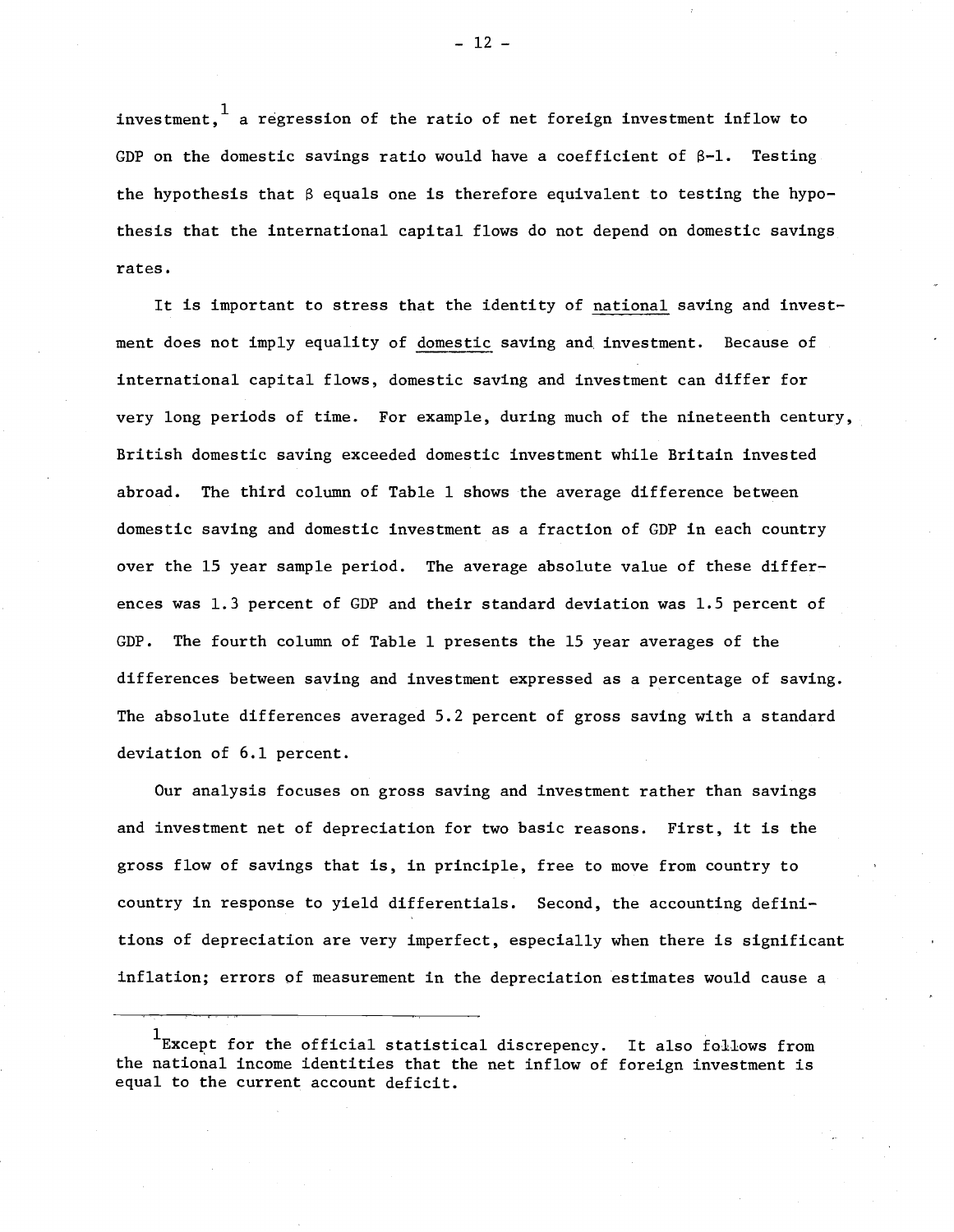spurious correlation between net saving and investment. Net investment is nevertheless of interest because it is equivalent to the growth of the capital stock. Although the results presented in the following sections generally deal with gross saving and investment, all of the coefficients have also been estimated for net flows as well. The parameter estimates are quite similar. The coefficients based on net flows are generally slightly higher, reflecting the common measurement error noted above.

From the basic sample of 21 OECD countries for which data are available for all years between 1960 and 1974, five have been deleted because they switched their method of national income accounting during the period.<sup>1</sup> When some of the regressions were estimated using the entire 21 country sample, the coefficients were very similar to the sample of 16 countries that had an un changed accounting method. The analysis of the disaggregated components of saving and investment by sectors in section 4 requires a further reduction in the sample because of the limited data provided by some countries.

 $^{\rm 1}$ The countries that switched were France, Luxembourg, Norway, Spain and Switzerland.

 $-13 -$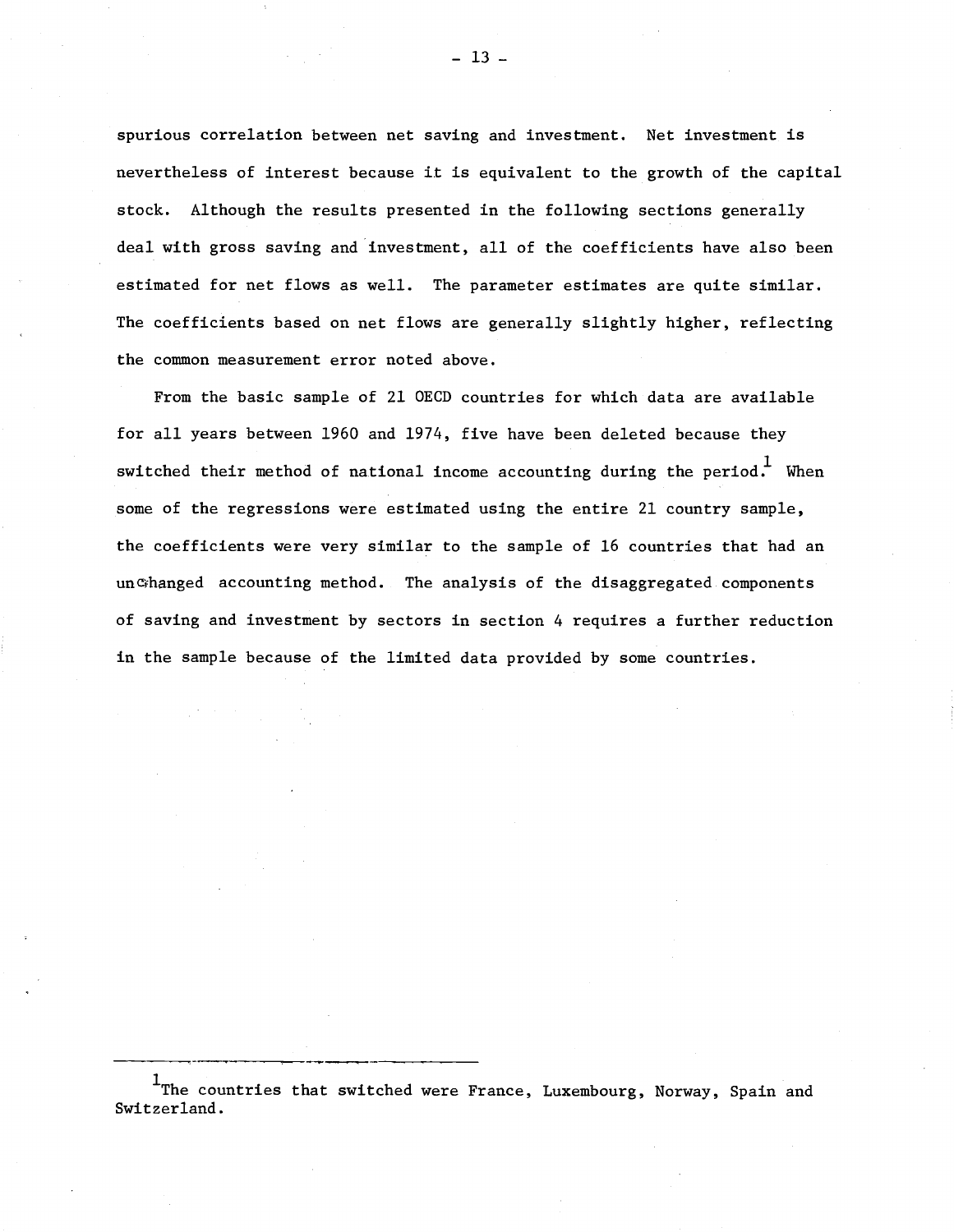#### 3. Basic Results

The basic estimates of equation 1 are presented in Table 2. The estimate of  $\beta$  for the entire 15 year sample is 0.89 (s.e.=0.07) when gross saving and investment are used and 0.94 (s.e.=0.09) when net saving and investment are used. Neither coefficient is significantly different from one while both are obviously incompatible with the hypothesis that the true value of *B* is zero. The coefficients for each of the five-year subperiods is similar to the overall coefficient. In short, the evidence strongly contradicts the hypothesis of perfect world capital mobility and indicates that most of any incremental saving tends to remain in the country in which the saving is done. The substantial international capital flows that exist thus do not appear to respond to international differences in saving rates.

The savings rate coefficients based on the net flows are higher than the corresponding coefficients based on gross flows. As we indicated in the previous section, errors in measuring depreciation are likely to cause a spurious correlation that causes an upward bias in the net flow coefficients. A consistent estimate can nevertheless be obtained with instrumental variable estimation by using as an instrument a variable that is correlated with net saving but uncorre1ated with the measurement error in depreciation. The obvious candidate for this variable is the gross saving rate since it involves no estimate of depreciation but is likely to be highly correlated with true net saving. The instrumental variable estimates of *B* are all lower than the ordinary least squares estimates of Table 2 but the difference is never as large as 0.1. For the overall 15 year period, the coefficient falls from 0.938 (s.e.=0.091) to 0.867 (s.e.=0.102). Thus using instrumental variable estimation does not alter the conclusion that domestic investment absorbs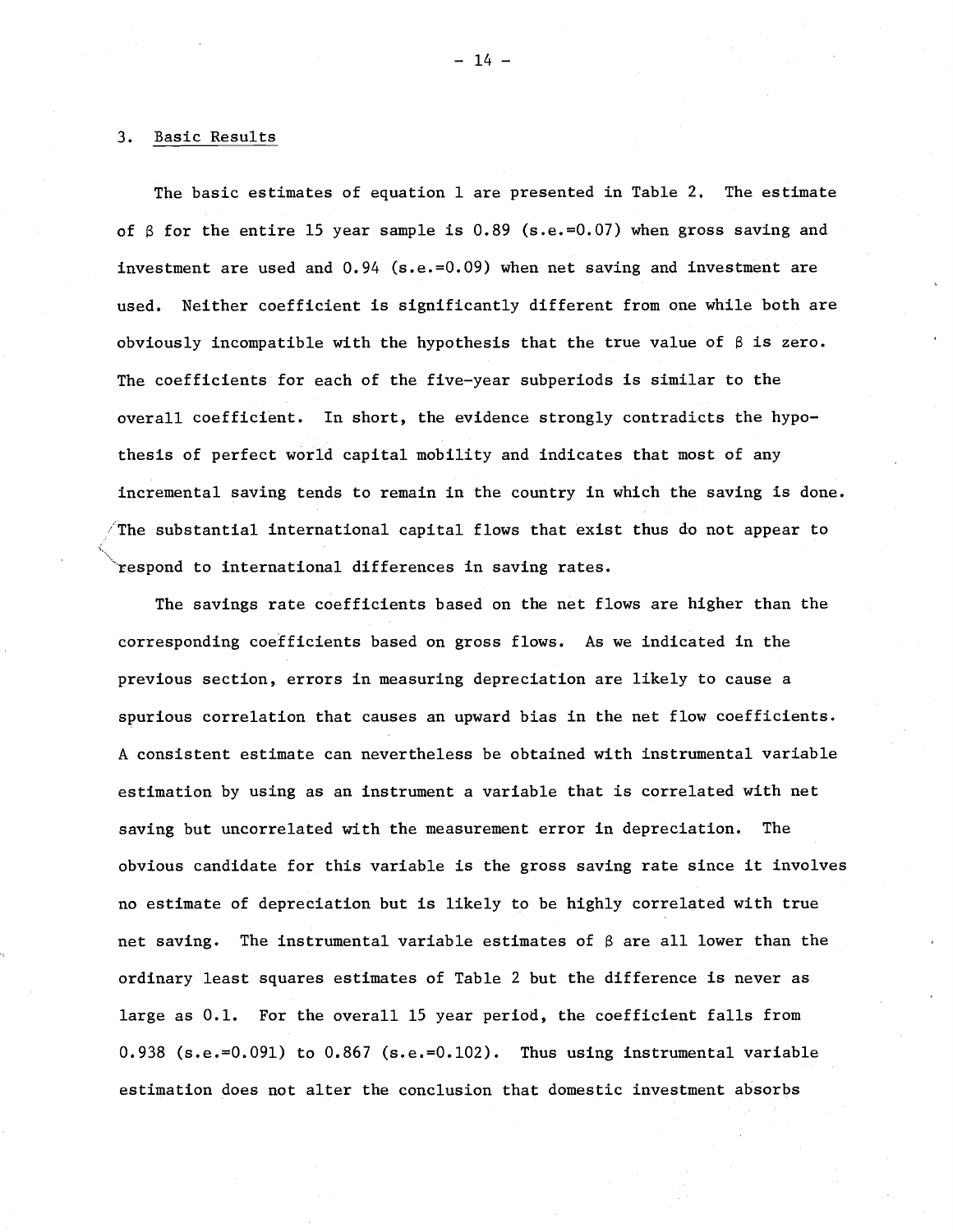# Table 2

## The Relation between Domestic Saving Ratios and Domestic Investment Ratios

| Sample<br>Period | Gross Saving and Investment |                  |       | Net Saving and Investment |                  |       |
|------------------|-----------------------------|------------------|-------|---------------------------|------------------|-------|
|                  | Constant                    | S/Y              | $R^2$ | Constant                  | S/Y              | $R^2$ |
| 1960-74          | 0.035<br>(0.018)            | 0.887<br>(0.074) | 0.91  | 0.017<br>(0.014)          | 0.938<br>(0.091) | 0.87  |
| 1960-64          | 0.029<br>(0.015)            | 0.909<br>(0.060) | 0.94  | 0.017<br>(0.011)          | 0.936<br>(0.072) | 0.91  |
| $1965 - 69$      | 0.039<br>(0.025)            | 0.872<br>(0.101) | 0.83  | 0.022<br>(0.020)          | 0.908<br>(0.133) | 0.75  |
| 1970-74          | 0.039<br>(0.024)            | 0.871<br>(0.092) | 0.85  | 0.018<br>(0.018)          | 0.932<br>(0.107) | 0.83  |

Parameter estimates refer to equation 1 in the text. All equations are based on observations for 16 countries, with the variables averaged for the sample period indicated. Standard errors are shown in parentheses.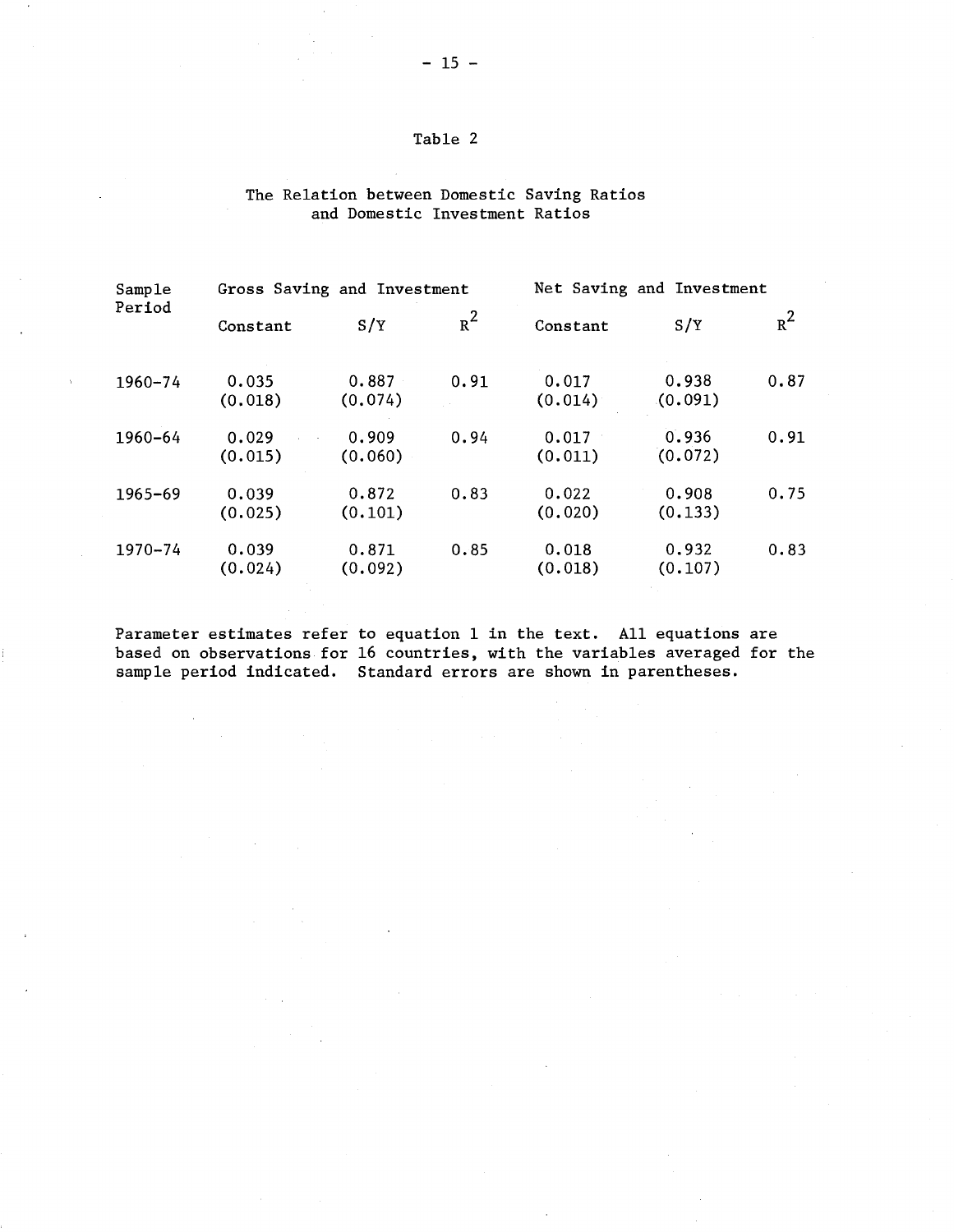nearly all of the international differences in saving rates.

The linear approximation of equation <sup>1</sup> is clearly <sup>a</sup> simplification. It is of course possible that the link between domestic saving and domestic investment becomes weaker as the saving rate increases. To assess this, we estimated a quadratic generalization of equation 1. The coefficient of the squared value of *sly* is always statistically insignificant and positive. For the entire 15 year period, the coefficient of this variable is 0.432 with a standard error of 1.146. There is clearly no indication of nonlinearity.

As we noted above, the high coefficient in the relation between domestic investment and domestic saving may reflect the impact of some third variable. According to the life cycle theory of saving, the most important exogenous determinant of the aggregate saving rate is the rate of population growth.<sup>1</sup> A higher rate of population growth might also increase the rate of investment. However, adding the mean annual growth rate of population as an additional variable in equation 1 had almost no effect on the estimated value of  $\beta$ ; the coefficient of the growth variable was itself very small and statistically quite insignificant. There may of course be other variablesthat independently influence both saving and investment; although we do not pursue this question here, further analysis would clearly be desirable.

We have also examined the possibility that the link between domestic investment and domestic saving varies with the degree of openness of the economy. It seems plausible that small economies that engage in substantial international trade will have a much weaker link between domestic saving and domestic investment than large and nearly autarchic economies. We therefore

 $-16 -$ 

 $^{\rm 1}$ The rate of per capita income growth should also have an important impact on saving and possibly investment but this cannot be regarded as exogenous in the current context.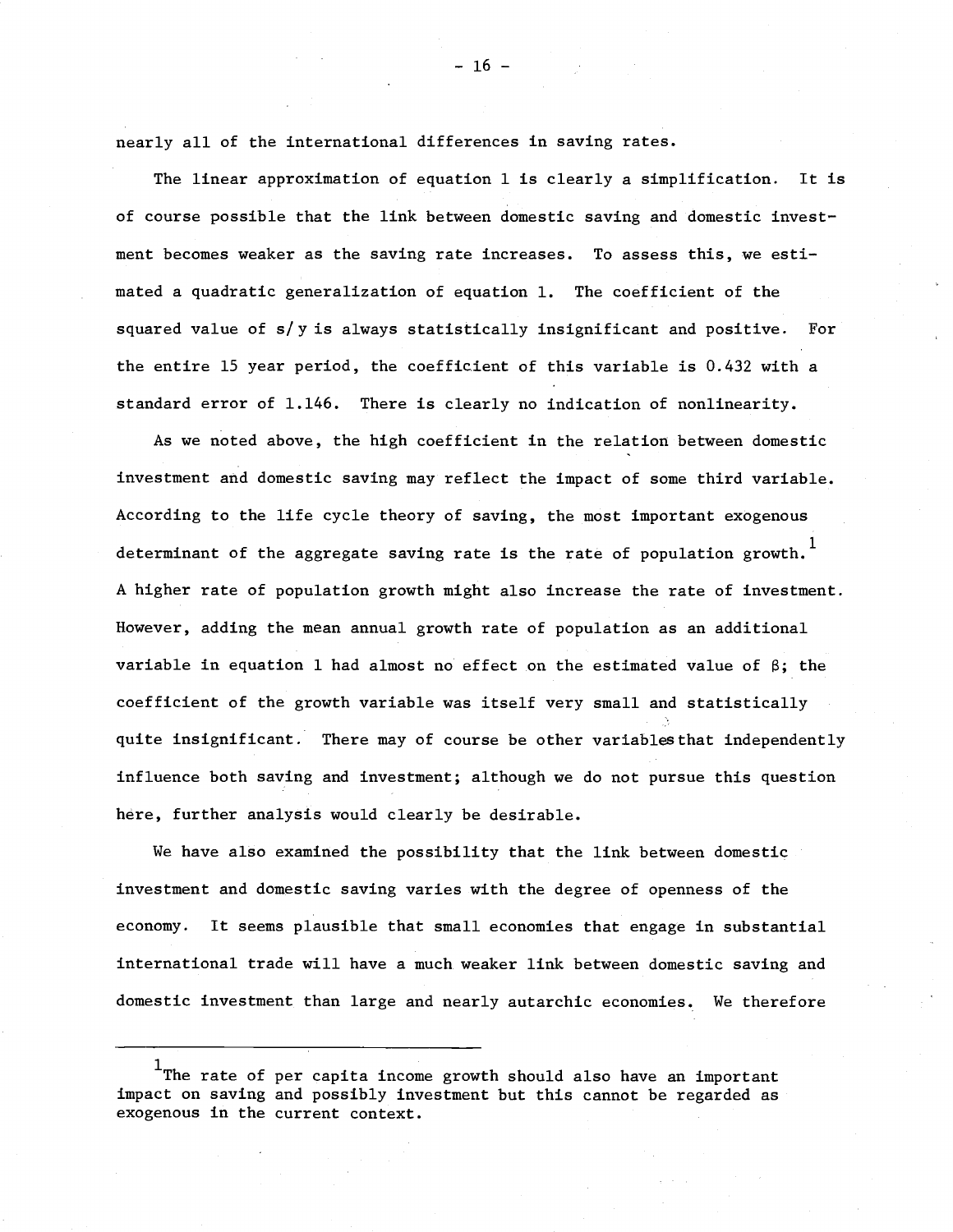estimated an extension of equation 1 in which the value of  $\beta$  is permitted to vary with a measure of the openness of the economy:

$$
(2) \qquad \left(\frac{I}{Y}\right)_{i} = \alpha + (\beta_{0} + \beta_{1}X_{i}) \left(\frac{S}{Y}\right)_{i}
$$

where  $X_i$  represents a measure of the openness or closedness of the economy. Our first measure of openness is the share of trade in GDP as measured by the sum of exports and imports per dollar of GDP. The estimates of  $\beta_{1}^{}$  are negative as expected but very small and not significantly different from zero. For the 15 year period as a whole,  $\beta_1 = -0.033$  with a standard error of 0.071. The results for the individual subperiods are similar. As an alternate measure we used the size of the economy based on the reasoning that a large economy is more likely to be self-contained and therefore to invest a higher share of its savings domestically. We used the logarithm of GDP to measure size so that the variance of the variable would not be dominated by the few largest observations. With  $\mathtt{X_i}$  defined in this way,  $\mathtt{\beta}_1$  was expected to be positive. All of the estimates of  $\beta_{1}$  were however negative; although they differed from zero in a statistically significant way, the coefficient estimates are very small. For the 15 year period,  $\hat{\beta}_{\text{o}} = 0.999$  with a standard error of 0.075. In short, while the link between domestic saving and investment may vary among countries, we found no evidence that it varied in relation to either the size of the economy or the importance of international trade.

This completes the description of our analysis of the aggregate crosscountry estimates. They provide evidence that is clearly incompatible with the hypothesis of a perfectly mobile world capital stock that flows among countries to equalize yields. Although there may be perfect arbitrage of short-term yields and substantial flows of long-term direct and portfolio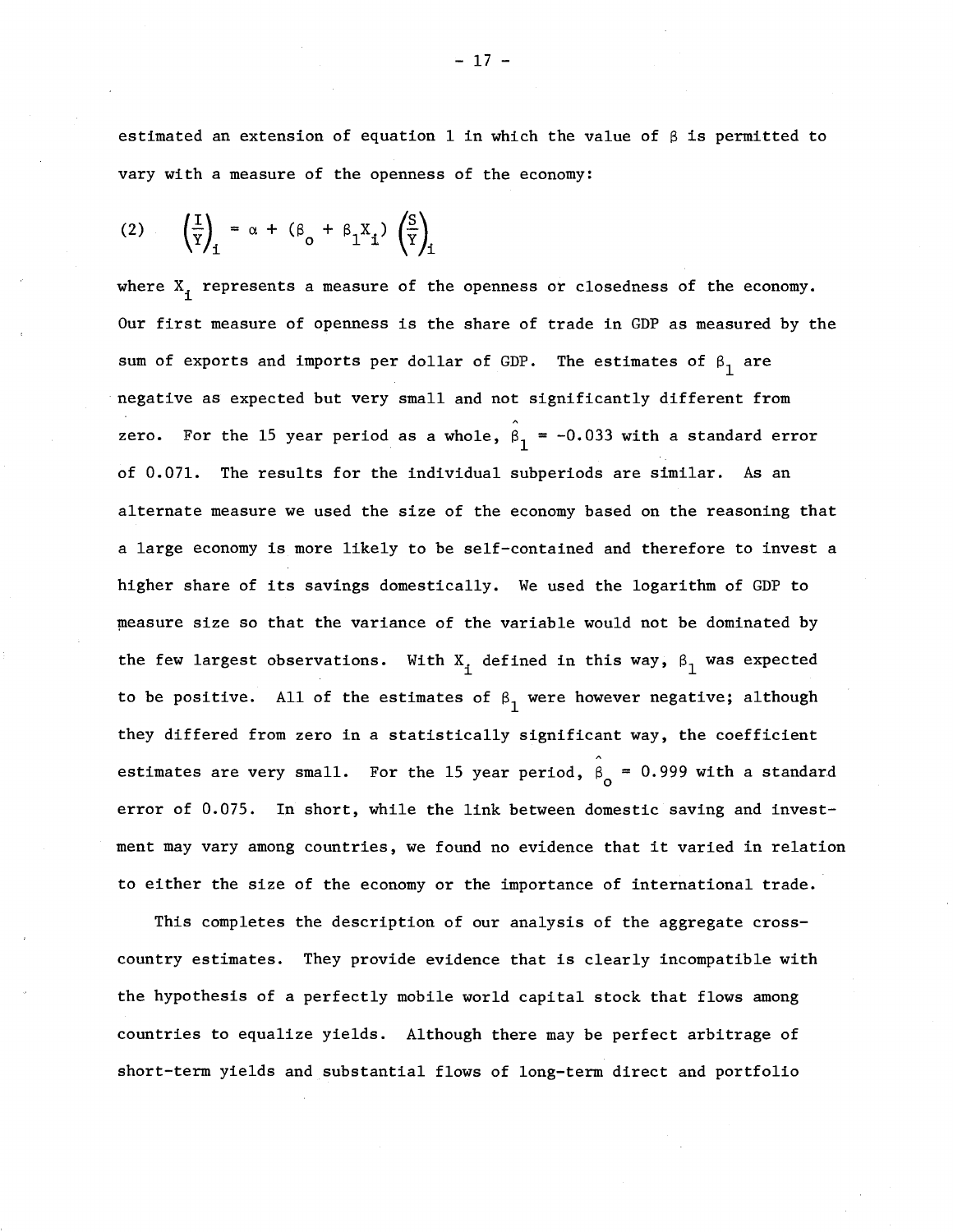investment, there appear to be sufficient rigidities and locational preferences to keep most of any incremental saving invested in the country of origin.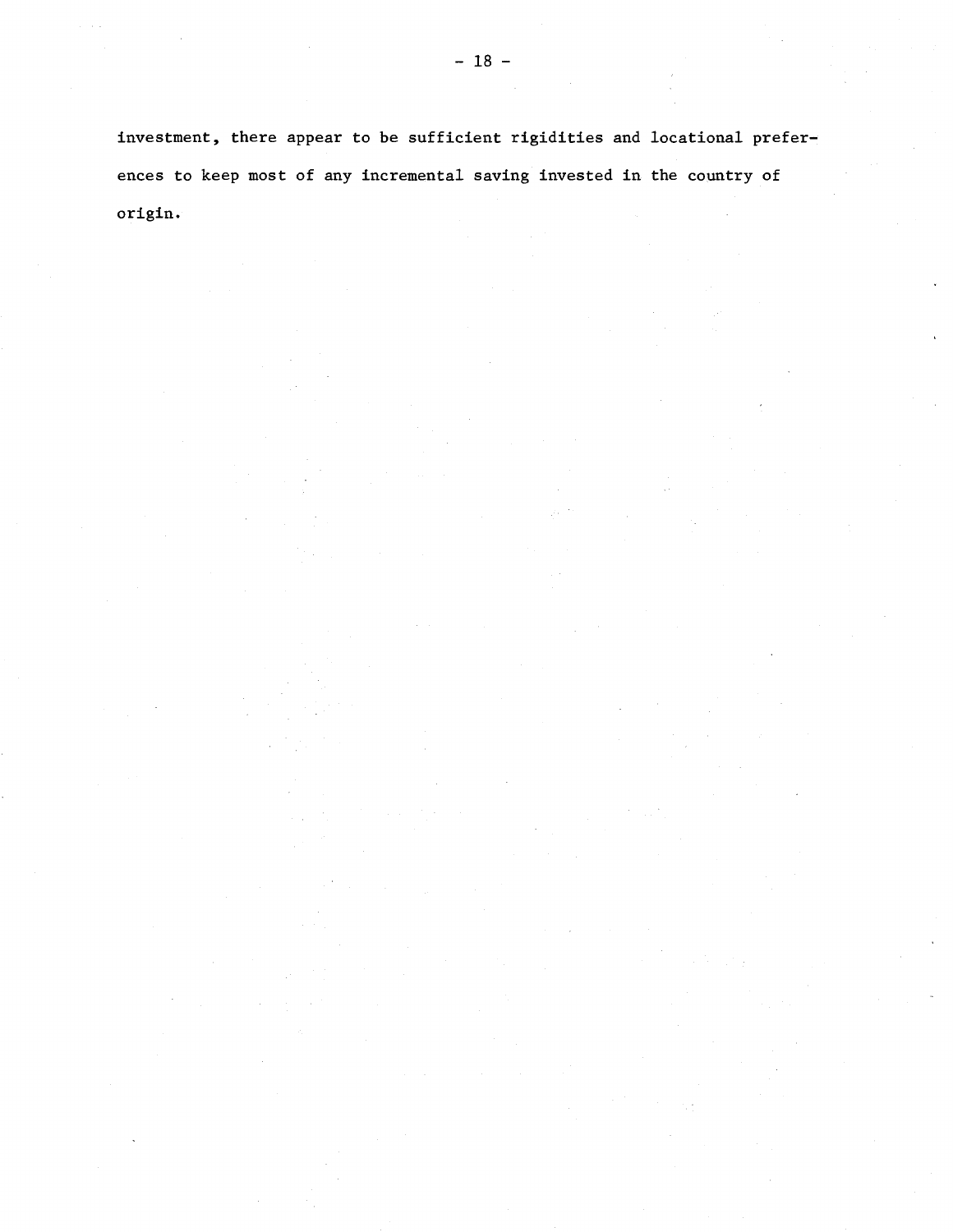#### 4. Components of Saving and Investment

For 9 of the countries, the OECD disaggregates total saving into three components: household saving, corporate saving and government saving.  $^{\mathrm{1}}$ This disaggregation is important because it makes it possible to see whether domestic investment is equally responsive to all types of saving. To the extent that this is so, it is less likely that the high value of  $\beta$  represents some unobserved factor that increases both saving and investment. The sensitivity of total investment to the different types of saving is also relevant for assessing policies that are designed to increase investment by stimulating forms of saving. The data for these countries also permit separating public and private investment and, within private investment, distinguishing household and corporate investment.

In place of equation 1 we have therefore estimated

$$
(3) \qquad \left(\frac{I}{Y}\right)_1 = \alpha + \beta_H \frac{\delta H}{Y}\right)_1 + \beta_C \left(\frac{SC}{Y}\right)_1 + \beta_G \left(\frac{SC}{Y}\right)_1
$$

where SH is household saving, SC is corporate saving  $\frac{2}{3}$  and SG is government saving. This equation is also estimated with total investment replaced by private investment or corporate investment.

The results are presented in Table 3; the corresponding estimates based on aggregate saving for these countries are presented for comparison. The general picture that emerges from these estimates is that there is not a major difference among the three types of saving in their contribution to total investment or total private investment. However at the more disaggregate ---\_.\_-\_..\_----

The countries in this sample are Australia, Belgium, Canada, Finland, Germany, Japan, Netherlands, Sweden and the United Kingdom.

 $^2$ "Household saving" includes saving by households and private nonprofit institutions serving households; corporate saving includes saving by corporate and quasi-corporate enterprises (including public).

 $-19 -$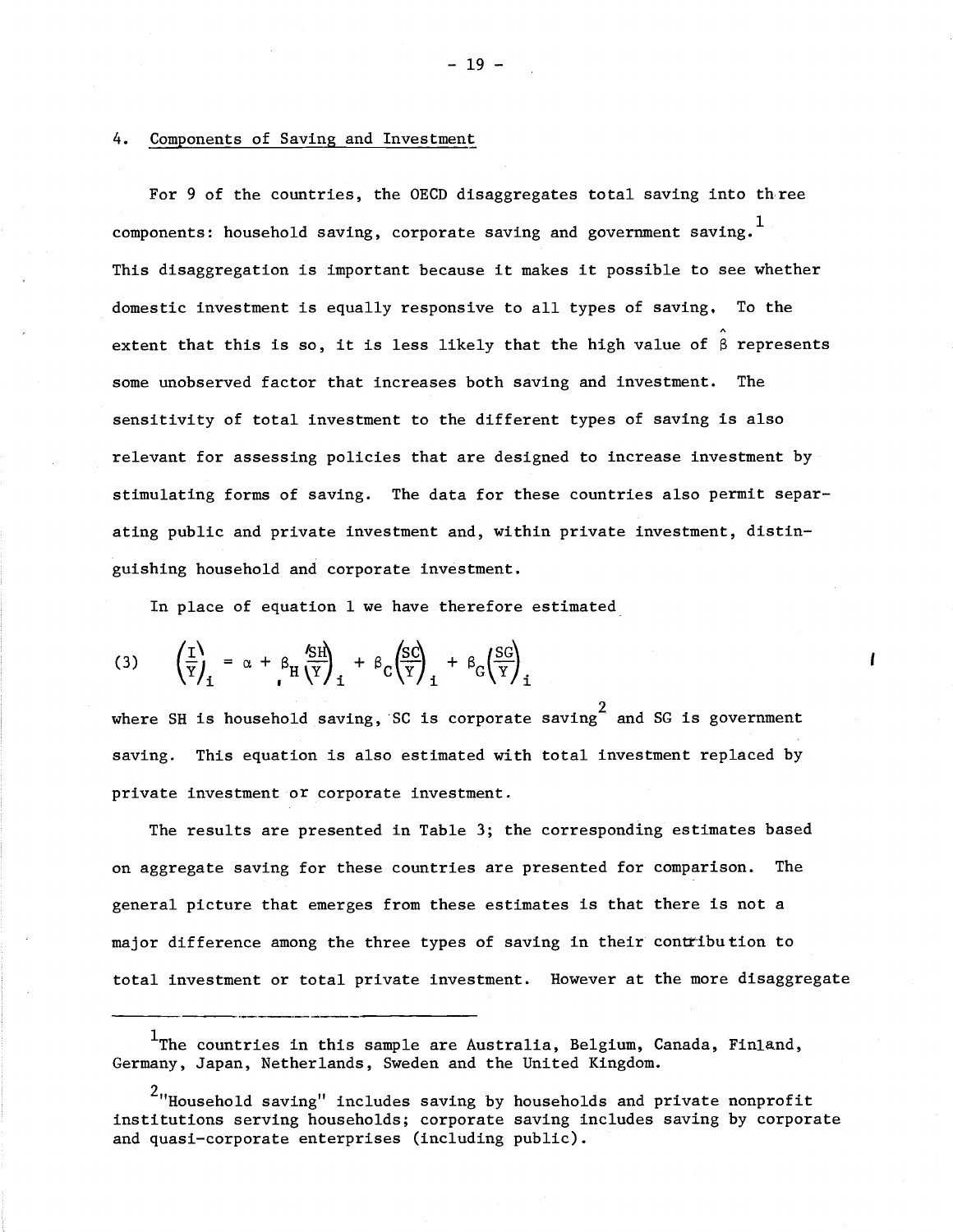| ъ.<br>- 11 |  |
|------------|--|
|------------|--|

| Investment          | Disaggregated Saving |                  |                  | Aggregate Saving |       |                     |                  |       |  |
|---------------------|----------------------|------------------|------------------|------------------|-------|---------------------|------------------|-------|--|
|                     | Constant             | $rac{SH}{Y}$     | $rac{SC}{Y}$     | $rac{SG}{Y}$     | $R^2$ | Constant            | $rac{S}{Y}$      | $R^2$ |  |
| Total,<br>Gross     | 0.031<br>(0.015)     | 1.172<br>(0.121) | 0.548<br>(0.153) | 1.120<br>(0.112) | 0.975 | 0.015<br>(0.020)    | 0.957<br>(0.078) | 0.951 |  |
| Total,<br>Net       | $-0.004$<br>(0.012)  | 0.826<br>(0.141) | 1.195<br>(0.571) | 1.103<br>(0.175) | 0.926 | 0.011<br>(0.015)    | 0.952<br>(0.093) | 0.929 |  |
| Private,<br>Gross   | $-0.003$<br>(0.016)  | 1.172<br>(0.127) | 0.577<br>(0.161) | 0.878<br>(0.118) | 0.969 | $-0.016$<br>(0.019) | 0.907<br>(0.071) | 0.954 |  |
| Private,<br>Net     | $-0.013$<br>(0.020)  | 0.739<br>(0.143) | 1.041<br>(0.581) | 0.869<br>(0.178) | 0.900 | $-0.008$<br>(0.014) | 0.833<br>(0.084) | 0.924 |  |
| Corporate,<br>Gross | $-0.049$<br>(0.027)  | 0.231<br>(0.213) | 1.849<br>(0.275) | 0.071<br>(0.197) | 0.911 | $-0.009$<br>(0.053) | 0.726<br>(0.200) | 0.603 |  |
| Corporate,<br>Net   | 0.006<br>(0.022)     | 0.662<br>(0.167) | 1.019<br>(0.656) | 0.232<br>(0.206) | 0.773 | 0.010<br>(0.021)    | 0.574<br>(0.126) | 0.710 |  |

Relations between the Components of Saving and Investment

All equations correspond to data for 9 countries for the period 1961-74. Gross investment equations use gross saving measures; net investment equations use net saving measures. Standard errors are shown in parentheses.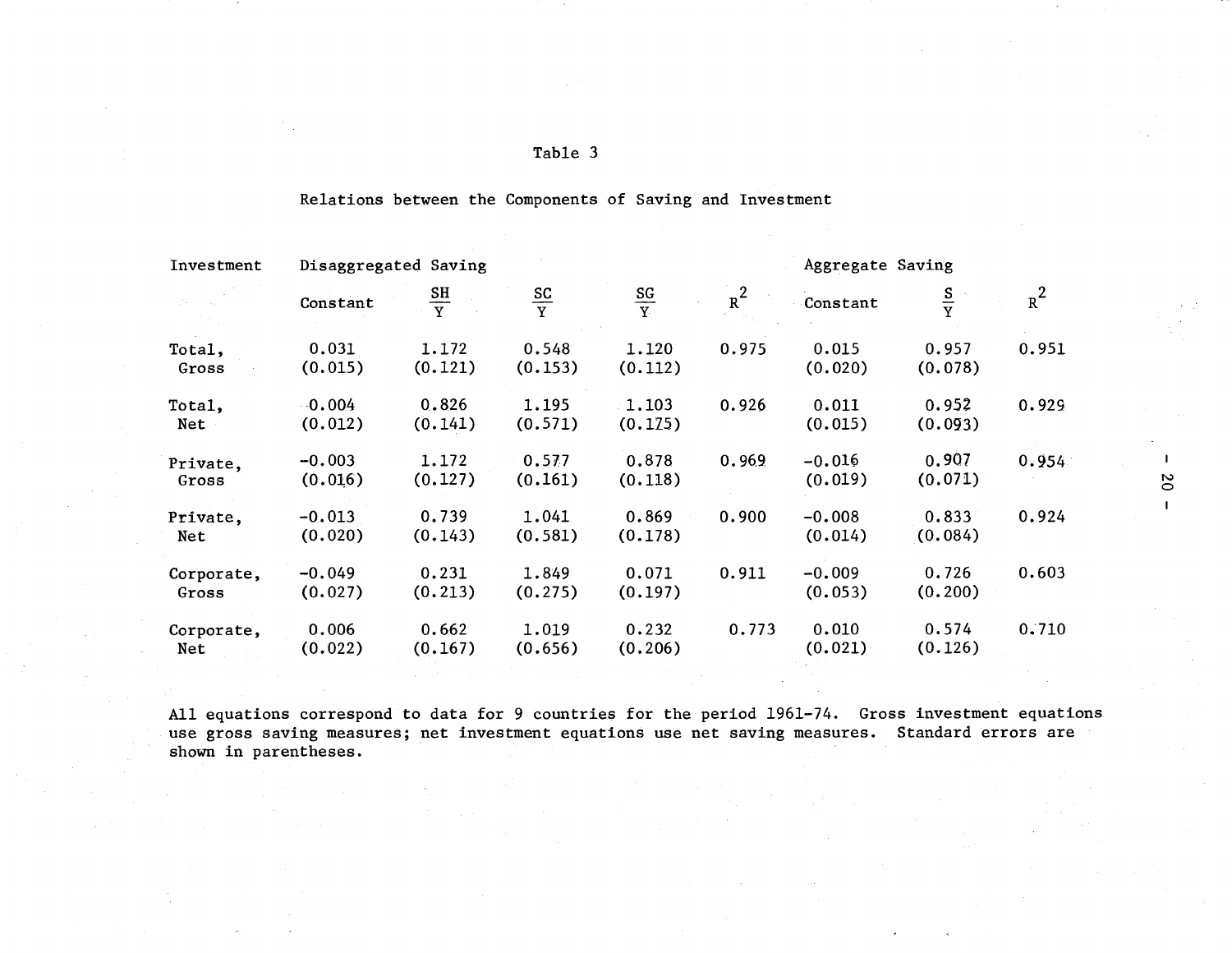level of corporate investment, there may be intranational barriers or portfolio preferences that make corporate investment more responsive to corporate saving than to other sources of funds.

Consider first the response of total gross investment. The coefficient of the aggregate rate is 0.957; the coefficients of household and government saving are slightly higher than this (1.17 and 1.12) while the coefficient of corporate saving is substantially lower  $(0.55)$ . However, with the small sample of only 9 countries, these differences are not statistically significant. The F-statistic for the hypothesis that the three coefficients are equal is only 4.5 and therefore less than the 5 percent critical value of 5.8. The coefficients for total net investment are even closer to each other and clearly do not differ in a statistically significant way. The results for private saving are quite similar to the results for total saving: although there is some variation among the coefficients, the differences are not statistically significant.

Gross corporate investment appears to be most sensitive to gross corporate saving and substantially less sensitive to household and government saving. With the net concepts of investment and saving, the pattern is the same but the differences among the coefficients are smaller and not statistically significant. The apparently greater sensitivity of corporate investment to corporate saving may reflect institutional rigidities or portfolio preferences within national economies. Alternatively, the large coefficient may indicate that corporations choose to save more in countries where corporate investment is greater. In either case, the evidence is inconsistent with the hypothesis of perfect world capital mobility.

- 21 -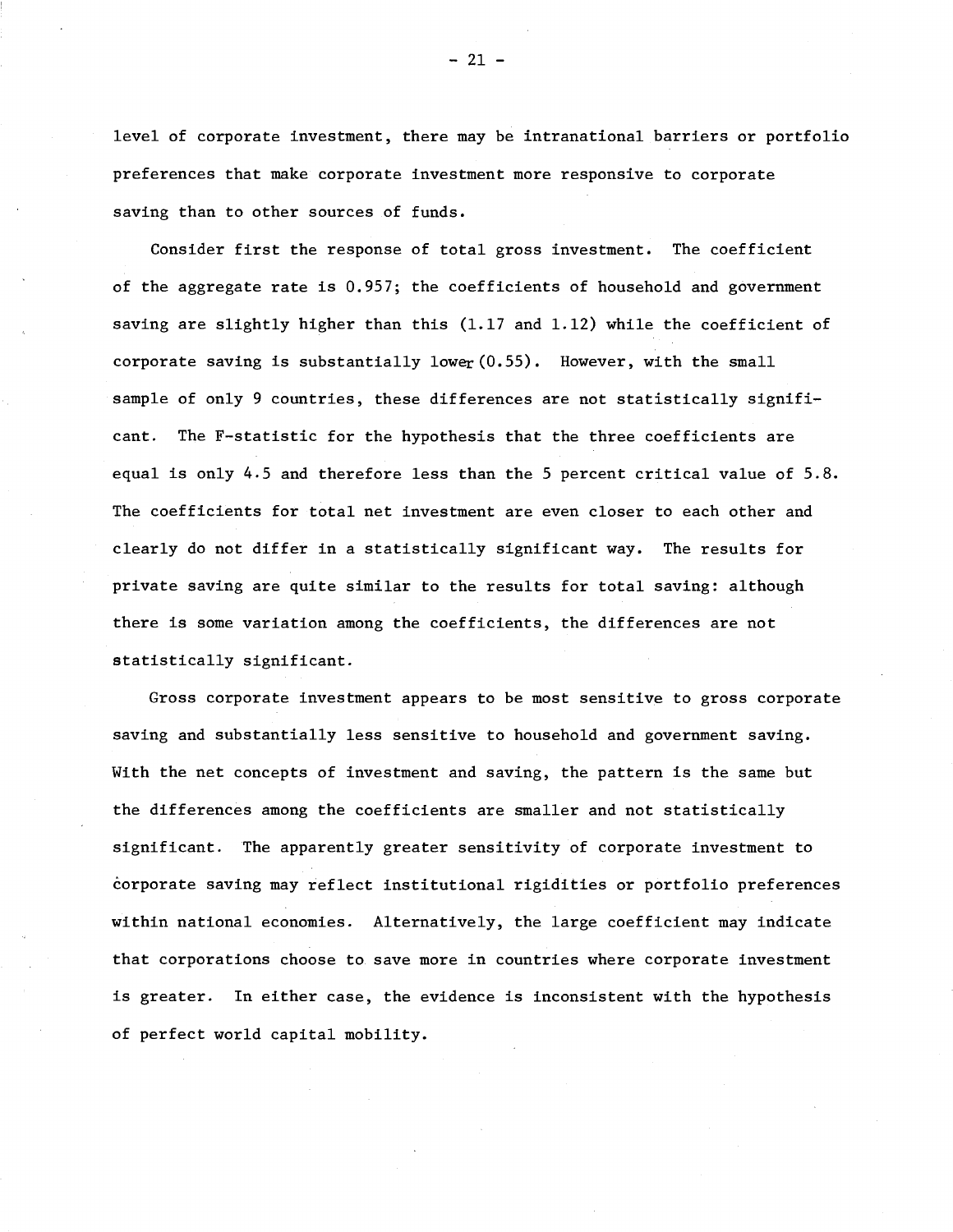## 5. Some Time Series Evidence

The evidence based on the cross-section of countries reflects the longterm adjustment of domestic investment rates to the relatively stable differences in savings rates among countries. Domestic investment may be much less responsive to short-run variations in saving and a larger share of such temporary changes in saving amy be reflected in international capital flows. Because of the national income identities, this is equivalent to stating that a larger share of the short-run fluctuations in the saving rate is reflected in changes in imports and exports that alter the current account balance of payments. ,

We have examined this question in two different ways: by relating changes in investment to changes in saving, and by estimating individual time series equations for each country. Equation 4 shows the result of the first approach: <sup>I</sup>

(4) 
$$
\left(\frac{1}{Y}\right)_{70,1} - \left(\frac{1}{Y}\right)_{60,1} = 0.002 + 0.724 \left[\left(\frac{S}{Y}\right)_{70,1} - \left(\frac{S}{Y}\right)_{60,1}\right]
$$
  
 $R^2 = 0.52$ 

where  $(I/Y)_{70,i}$  is the average ratio of investment to income in country i during the period 1970 through 1974,  $(I/Y)_{60,1}$  is the corresponding average for the period 1960.through 1969, and the savings ratios are defined in similar ways. Although the coefficient of 0.724 is somewhat lower than estimated long-run value discussed in section 3, the difference is not very substantial. This evidence implies that domestic investment rates adjust within a few years to changes in saving rates.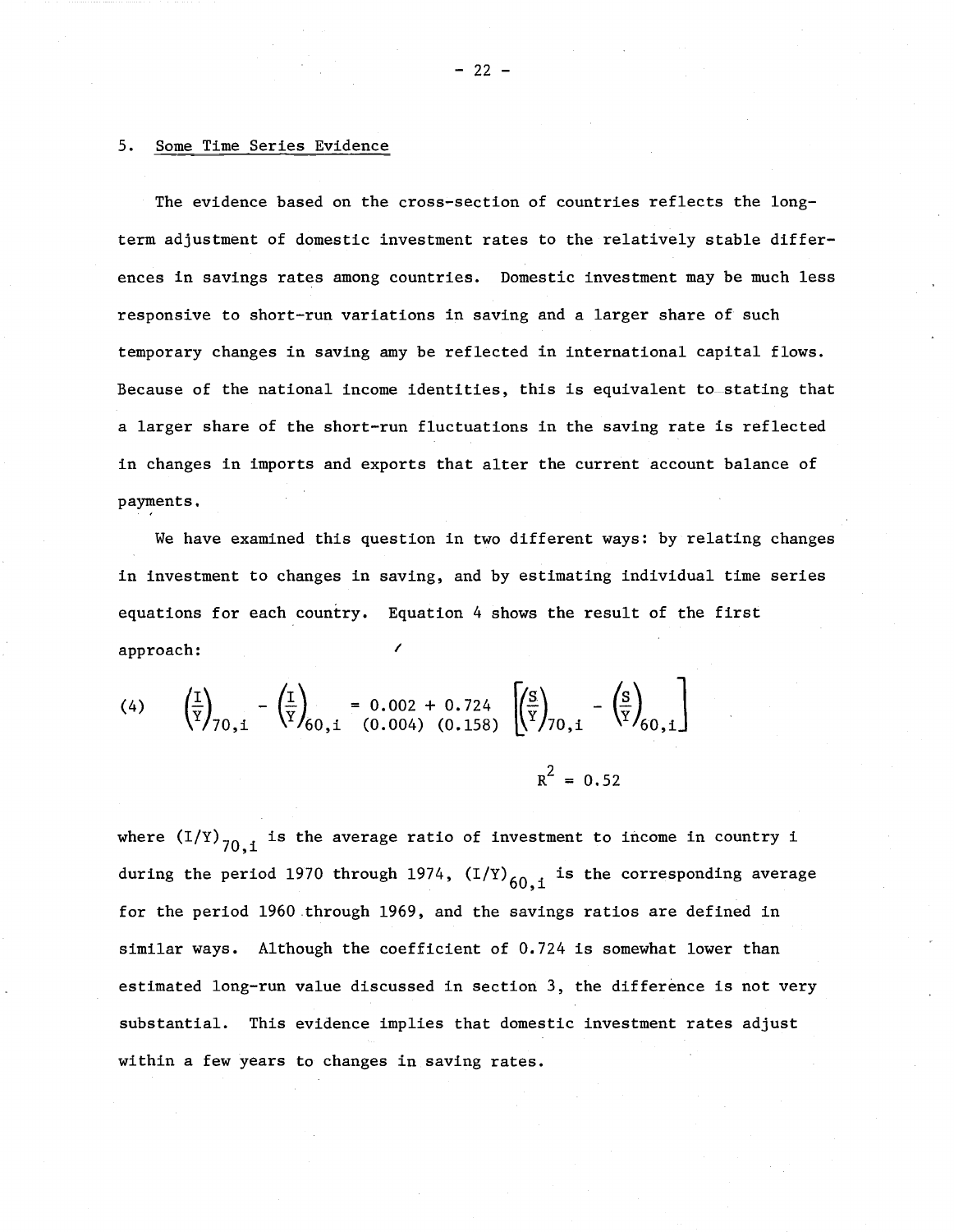Time series equations, based on annual observations for 1960 through  $1974$ , were estimated for 21 countries. In addition to the basic specification of equation 1, we estimated an equation in which the investment rate was related to both the savings rate and the current cyclical condition of the economy as measured by the ratio of actual GNP to trend GNP. Table 4 presents the estimated coefficients of the savings rate variable for both specifications.

The individual savings coefficients average 0.64, quite similar to the estimate in equation 4 based on changes in savings. There is, however, substantial variation among the individual countries. In 6 of the 21 countries, a two-thirds confidence interval<sup>2</sup> contains zero while in 9 other countries it includes unity. The coefficients for the United States, Germany and France are all close to one and do not differ from one in a statistically significant way. Beyond that, it is difficult to discern any particular patterns in the coefficients. Further analysis of these differences would clearly be desirable but would take us beyond the current paper's aim of assessing the general validity of the perfect capital mobility hypothesis.

In concluding this section, it is important to emphasize that these timeseries coefficients reflect short-run responses and are not comparable to the long-run equilibrium responses indicated by the cross-section coefficients of previous sections. The difference between the short-run and long-run responses may reflect both lags in the response of physical investment and the desire of financial institutions to keep transitory changes in saving in a liquid form. More research on the transition between the short-run

 $- 23 -$ 

 $^{\rm 1}$ The trend value of GNP was calculated as a simple log-linear trend fitted over the 15 year period.

 $^2$ With  $12$  degrees of freedom, this corresponds to  $1$ . $01$  standard errors on each side of the estimated coefficient.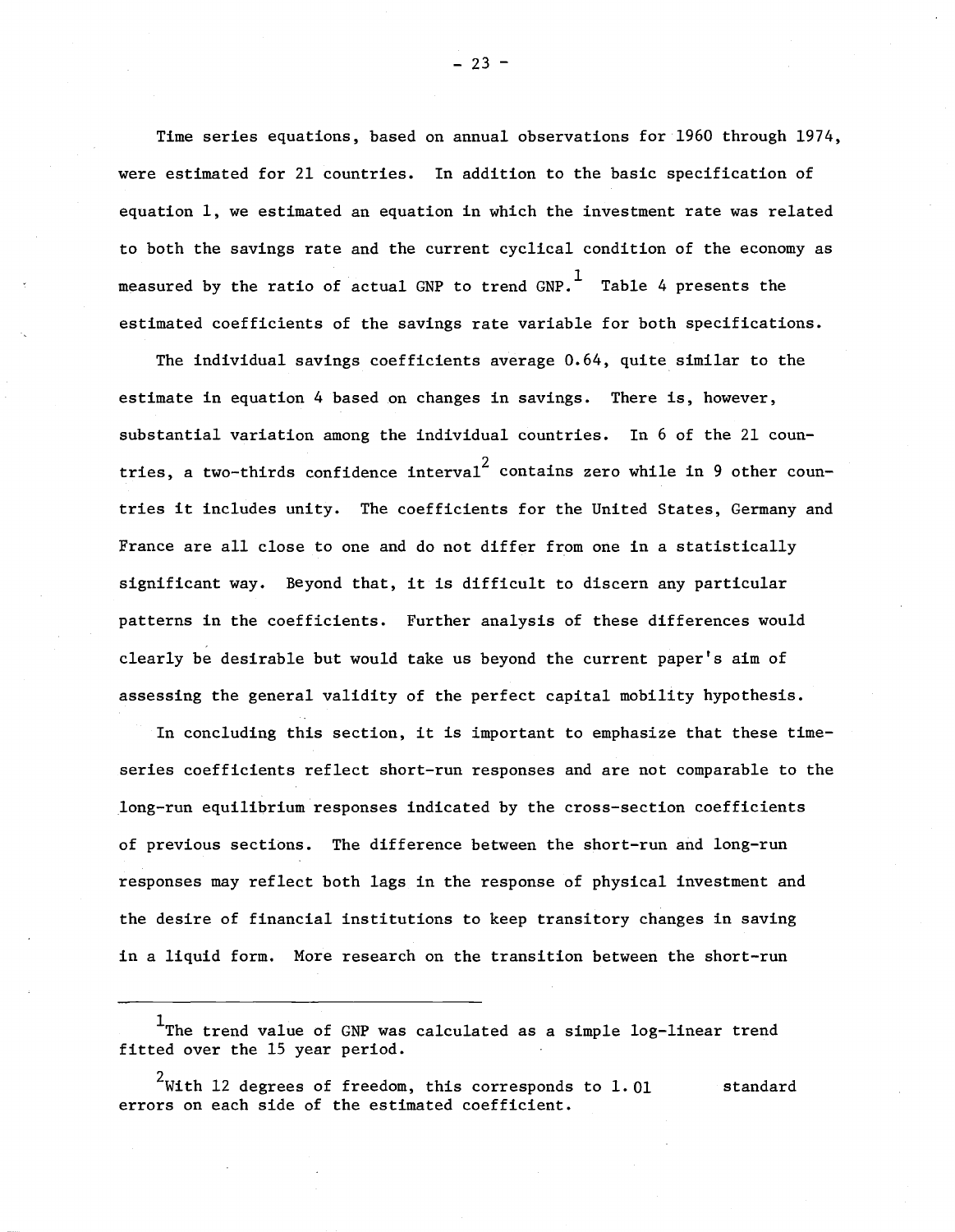## Table 4

| Country   | Coefficient of S/Y |                  | Country     | Coefficient of S/Y  |                     |
|-----------|--------------------|------------------|-------------|---------------------|---------------------|
|           | Unadjusted         | Adjusted         |             | Unadjusted          | Adjusted            |
| Australia | 0.044<br>(0.389)   | 0.138<br>(0.400) | Japan       | 0.569<br>(0.193)    | 0.542<br>(0.097)    |
| Austria   | 0.961<br>(0.234)   | 0.824<br>(0.283) | Luxembourg  | $-0.298$<br>(0.310) | $-0.530$<br>(0.445) |
| Belgium   | 0.551<br>(0.099)   | 0.550<br>(0.103) | Netherlands | 0.236<br>(0.327)    | 0.772<br>(0.478)    |
| Canada    | 0.639<br>(0.203)   | 0.650<br>(0.184) | New Zealand | 0.014<br>(0.497)    | 0.205<br>(0.519)    |
| Denmark   | 0.626<br>(0.258)   | 0.046<br>(0.216) | Norway      | 1.250<br>(0.490)    | 0.795<br>(0.373)    |
| Finland   | 1.374<br>(0.192)   | 1.179<br>(0.231) | Spain       | 0.539<br>(0.422)    | 0.227<br>(0.441)    |
| France    | 1.032<br>(0.200)   | 1.265<br>(0.221) | Sweden      | 0.966<br>(0.256)    | 0.794<br>(0.242)    |
| Germany   | 1.326<br>(0.227)   | 1.279<br>(0.220) | Switzerland | 0.487<br>(0.213)    | 0.512<br>(0.148)    |
| Greece    | 0.984<br>(0.088)   | 0.992<br>(0.090) | U.K.        | 0.046<br>(0.258)    | 0.369<br>(0.373)    |
| Ireland   | 0.905<br>(0.437)   | 1.024<br>(0.467) | U.S.        | 0.799<br>(0.128)    | 0.802<br>(0.134)    |
| Italy     | 0.235<br>(0.357)   | 0.678<br>(0.287) |             |                     |                     |

## The Relation between Domestic Saving and Domestic Investment in Individual Countries

All coefficients are based on gross savings and investment and are estimated with annual data for 1960 through 1974. Standard errors are shown in parentheses. The "adjusted"<br>coefficients are from an equation which includes the ratio of actual GNP to trend coefficients are from an equation which includes GNP as an additional explanatory variable.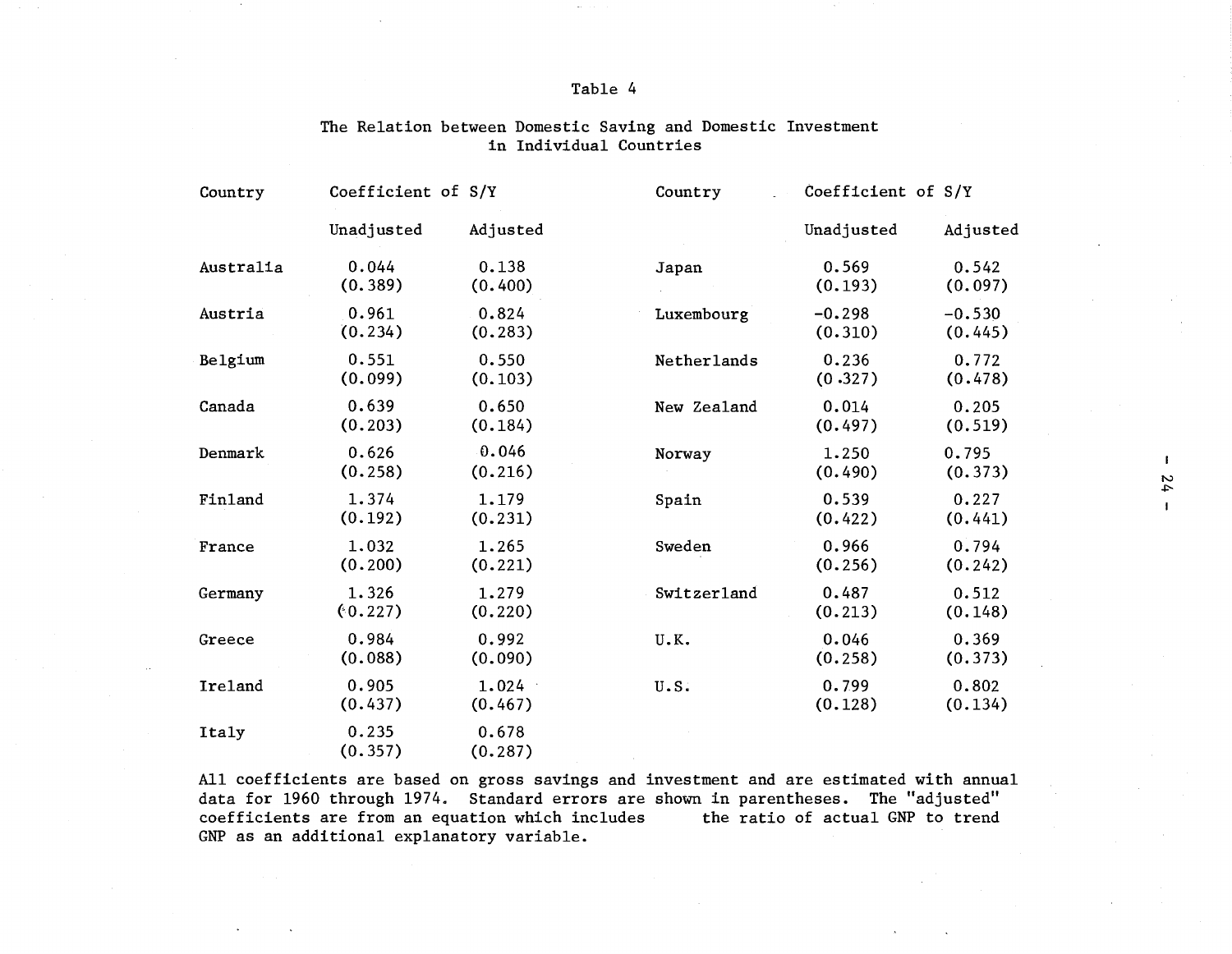response and the long-run response world clearly add to our understanding of international capital mobility.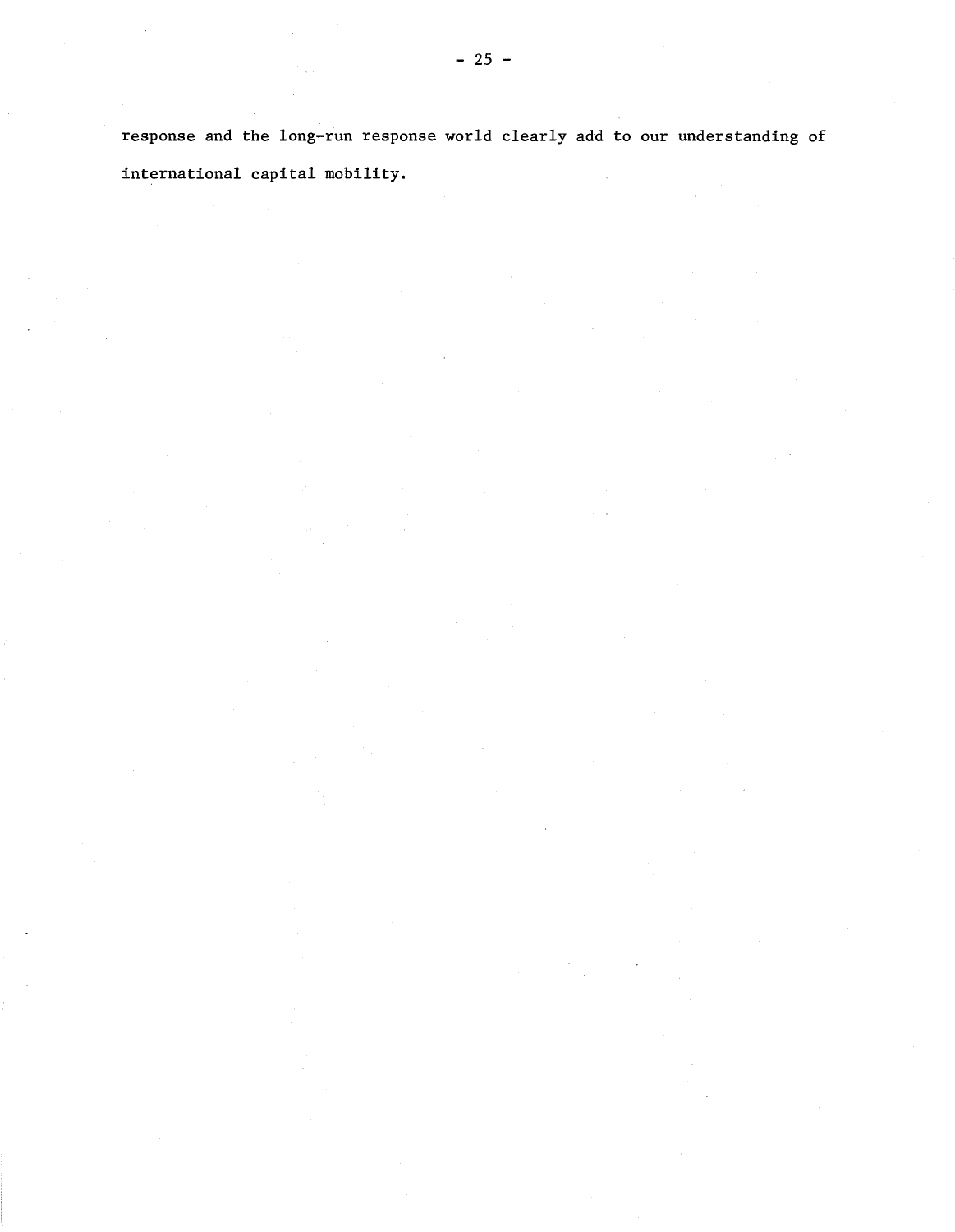### 6. Conclusion

This paper has compared two views of the relation between domestic saving and world capital mobility. With perfect world capital mobility, there is little or no relation between the domestic investment in <sup>a</sup> country and the amount of savings generated in that country. In contrast, if portfolio preferences and institutional rigidities impede the flow of long-term capital  $\leq$ among countries, increases in domestic saving will be reflected primarily in additional domestic investment. The statistical evidence presented here on the relation between domestic investment and saving implies that the truth lies closer to the second view than to the first. International differences in domestic savings rates among major industrial countries have resulted in almost equal corresponding differences in domestic investment rates.

It is important to emphasize that this conclusion is compatible with the obvious international mobility of short-term liquid capital. While a small part of the total world capital stock is held in liquid form and is available to eliminate short-term interest rate differentials, most capital is apparently not available for such arbitrage-type activity among long-term investments. Similarly, our finding of the very close link between domestic saving and investment does not conflict with the existence of substantial international flows of long-term portfolio and direct investments. Much of the direct investment is made in foreign countries to enhance trade positions or to take advantage of special knowledge; such investment will not be sensitive to differences in savings rates or relative capital intensities. While some direct and portfolio investments are made in pursuit of higher yields per se, the extent of such investment is apparently limited by institutional barriers and portfolio preferences.

- 26 -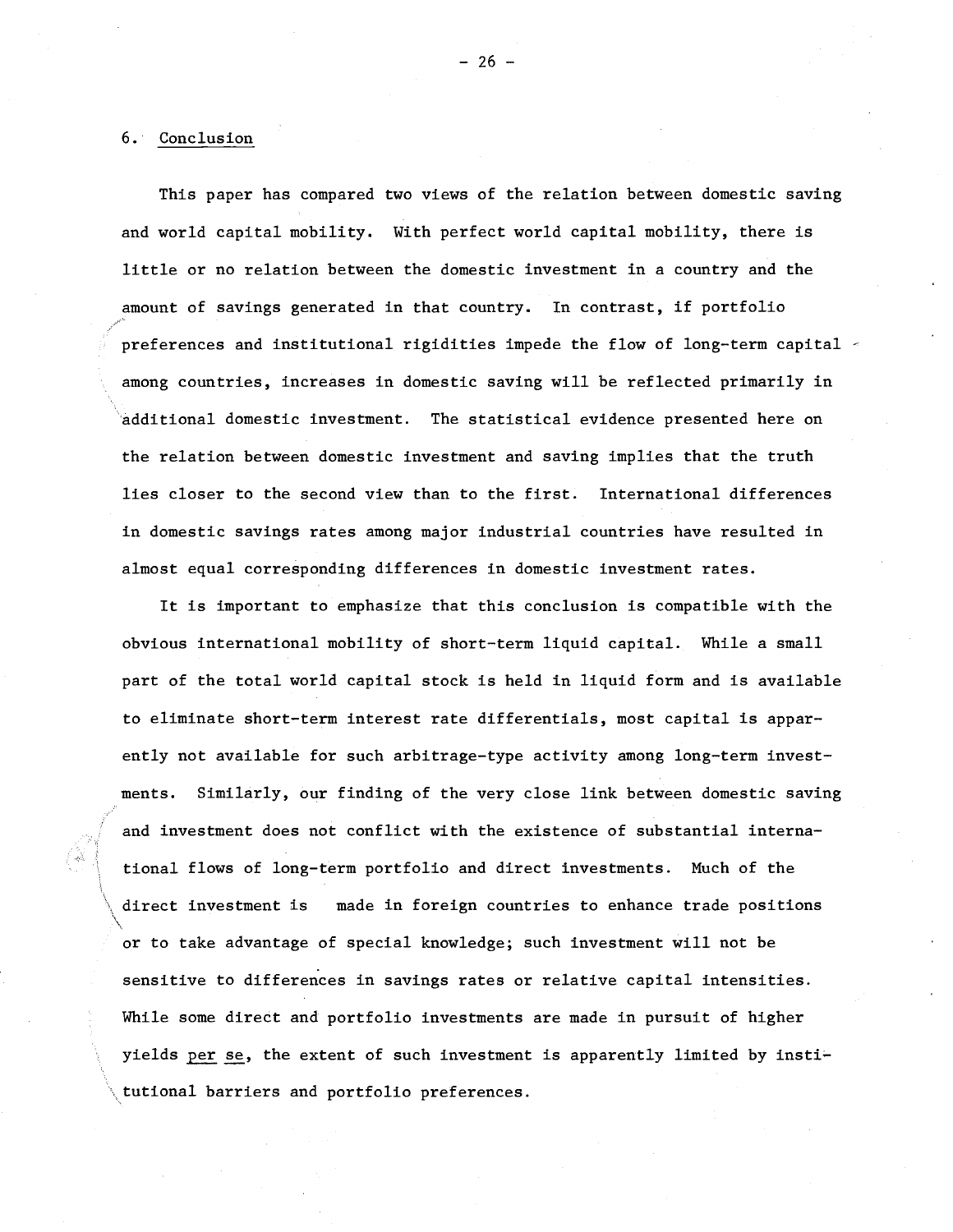As the introductory section of this paper indicated, the evidence against world capital mobility and in favor of a close relation between domestic investment and saving is important in a number of ways. First and most directly, it sheds light on the true nature of the world capital market and the character of existing long-term capital movements. Second, it confirms that it is appropriate, at least as an approximation, to study income distribution in general and tax incidence in particular with models that ignore international capital mobility. Finally, the evidence implies that the \ national return on domestic saving is approximately equal to the pretax domestic marginal product of capital since such saving does increase the  $\ddot{\phantom{1}}$ domestic capital stock rather than either flowing abroad or replacing foreign investment at home.

 $\mathbf{A}$